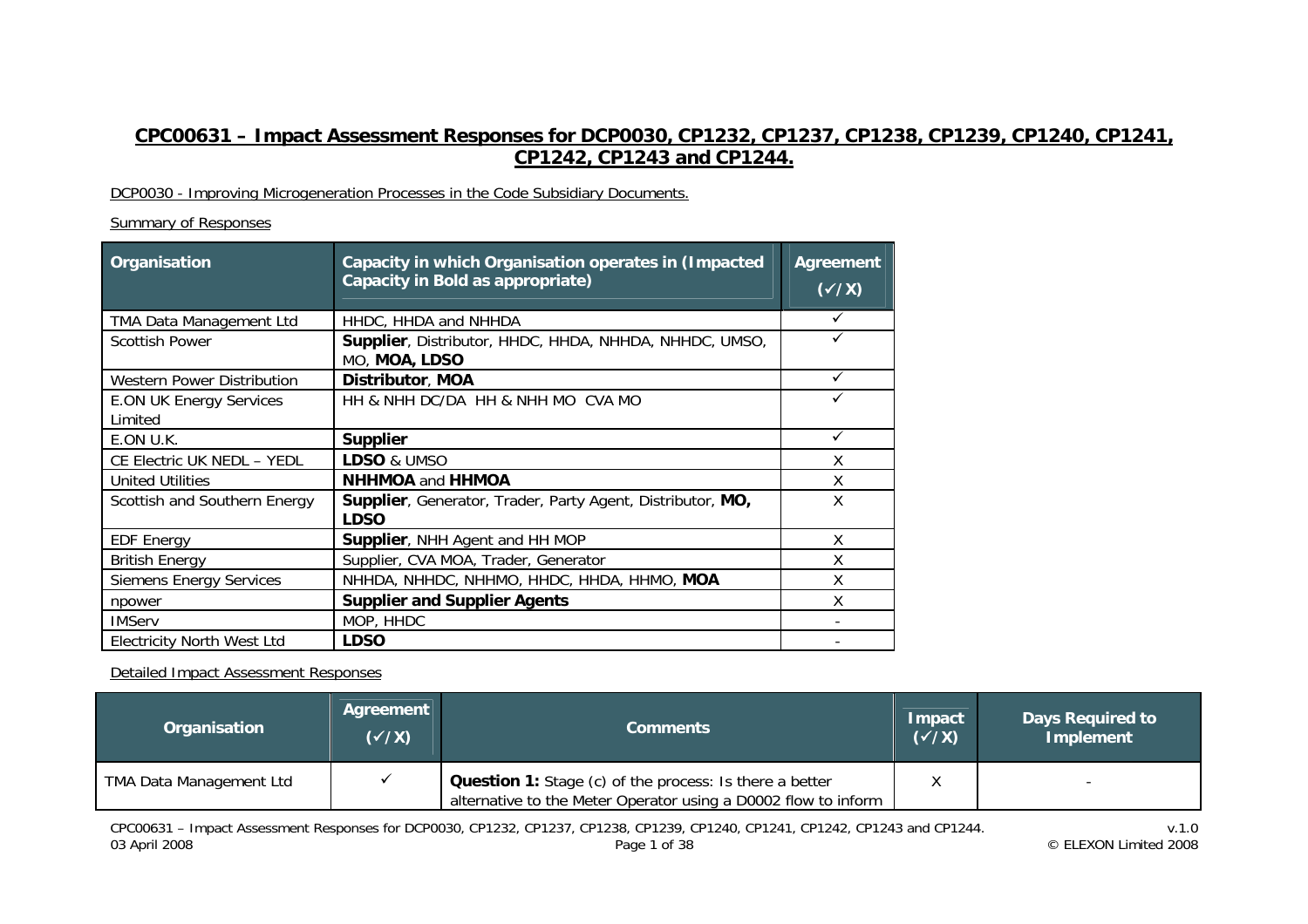|               |   | the Import Supplier the results of the investigation? It was<br>suggested that an amended D0005 'Instruction on Action' flow<br>could be used instead. It is noted that if the D0005 were to be<br>used, then the flow itself would need to be updated to allow<br>Meter Operators to send D0005's to Suppliers. This means that<br>a parallel change would be needed under the MRA.<br>Answer 1: D0002 is the most appropriate choice for the MOP<br>to respond to the Supplier's D0001 and close off the request<br>Metering System investigation.<br>Question 2: Are the suggested timescales for each individual<br>stage of the process (i.e.10 Working Days) appropriate? It has<br>been suggested that these could be considered too long, given<br>the length of the overall process.<br>Answer 2: Considering the lead time necessary to organise a<br>meter change if it is required, 10 WD is too long. 5 WD would<br>be more appropriate.                                                                                                   |              |     |
|---------------|---|---------------------------------------------------------------------------------------------------------------------------------------------------------------------------------------------------------------------------------------------------------------------------------------------------------------------------------------------------------------------------------------------------------------------------------------------------------------------------------------------------------------------------------------------------------------------------------------------------------------------------------------------------------------------------------------------------------------------------------------------------------------------------------------------------------------------------------------------------------------------------------------------------------------------------------------------------------------------------------------------------------------------------------------------------------|--------------|-----|
| ScottishPower | ✓ | <b>Question 1:</b> Stage (c) of the process: Is there a better<br>alternative to the Meter Operator using a D0002 flow to inform<br>the Import Supplier the results of the investigation? It was<br>suggested that an amended D0005 'Instruction on Action' flow<br>could be used instead. It is noted that if the D0005 were to be<br>used, then the flow itself would need to be updated to allow<br>Meter Operators to send D0005's to Suppliers. This means that<br>a parallel change would be needed under the MRA.<br>Answer 1: The D0005 is, in our opinion, the better flow to<br>use. The D0001 is particular to suspected faults,<br>discrepancies, comms faults etc.<br>The misuse of this flow in the past has caused problems in the<br>HH market where DC's sent D0001s to MOs to ask general<br>questions like "when will communications be installed". This<br>misuse tends to skew reporting and could impact performance<br>reporting. Therefore we would not be in favour of using this<br>flow for the purpose described in the DCP | $\checkmark$ | 180 |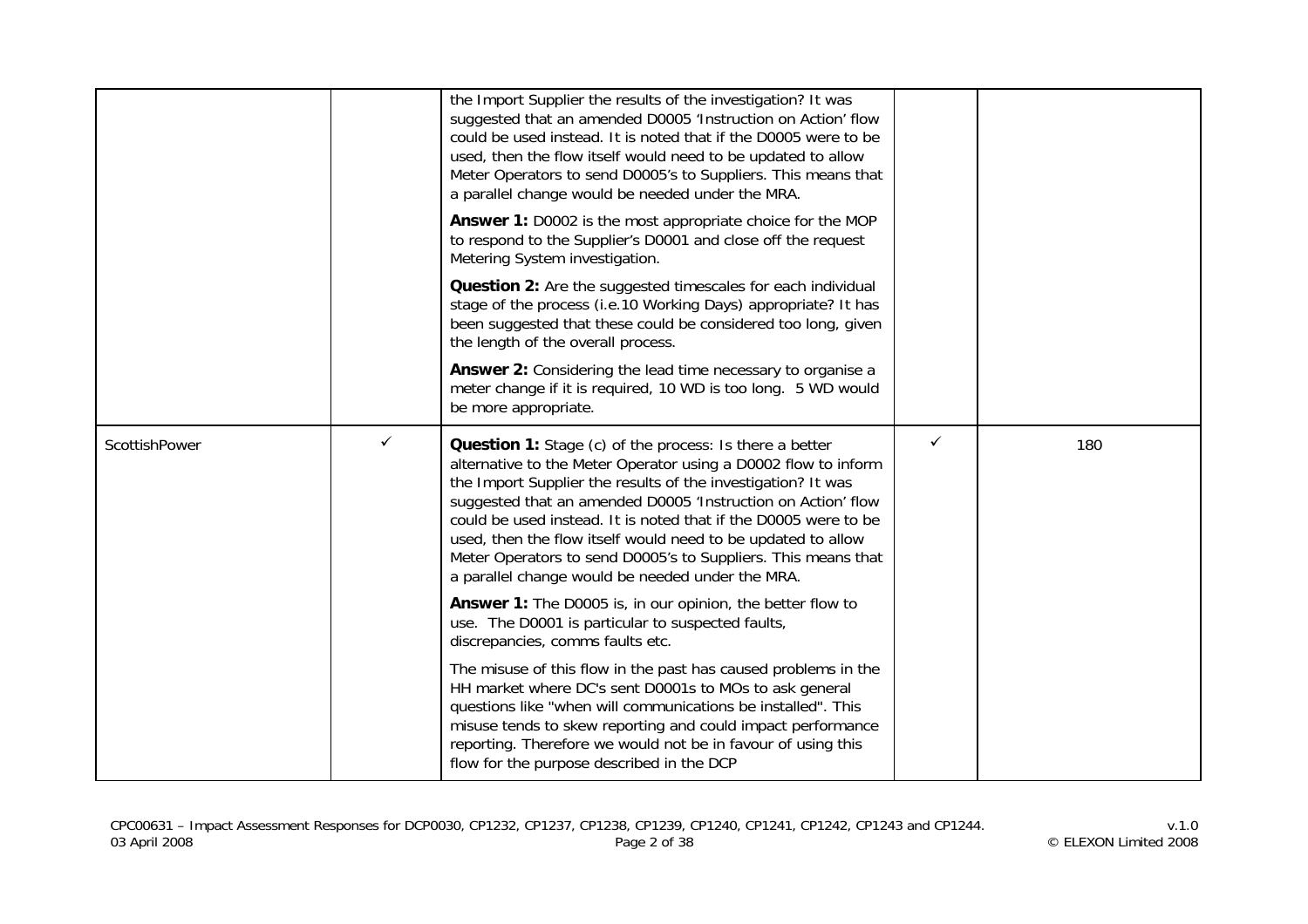|                                   |   | Question 2: Are the suggested timescales for each individual<br>stage of the process (i.e.10 Working Days) appropriate? It has<br>been suggested that these could be considered too long, given<br>the length of the overall process.<br>Answer 2: As the LDSO will be able to find out the required<br>information from ECOES we feel that 10WD would be excessive<br>and would lead to delays in the progress of such an issue. In<br>terms of the other relevant BSCPs the time to send both the<br>D0001 and D0005 varies between 2 and 3 WD where a<br>timeframe is specified. As the new obligation may require<br>further work from the LDSO a maximum 5WD turn-around<br>would seem appropriate.<br>Impact: There is a possibility of changes to both systems and<br>processes. |   |     |
|-----------------------------------|---|-----------------------------------------------------------------------------------------------------------------------------------------------------------------------------------------------------------------------------------------------------------------------------------------------------------------------------------------------------------------------------------------------------------------------------------------------------------------------------------------------------------------------------------------------------------------------------------------------------------------------------------------------------------------------------------------------------------------------------------------------------------------------------------------|---|-----|
| <b>Western Power Distribution</b> | ✓ | Question 1: Stage (c) of the process: Is there a better<br>alternative to the Meter Operator using a D0002 flow to inform<br>the Import Supplier the results of the investigation? It was<br>suggested that an amended D0005 'Instruction on Action' flow<br>could be used instead. It is noted that if the D0005 were to be<br>used, then the flow itself would need to be updated to allow<br>Meter Operators to send D0005's to Suppliers. This means that<br>a parallel change would be needed under the MRA.<br>Answer 1: If the D0002 can be used to convey the<br>information needed then this would be our preference as it<br>avoids the need to make a DTC change                                                                                                             | ✓ | 180 |
|                                   |   | <b>Question 2:</b> Are the suggested timescales for each individual<br>stage of the process (i.e.10 Working Days) appropriate? It has<br>been suggested that these could be considered too long, given<br>the length of the overall process.                                                                                                                                                                                                                                                                                                                                                                                                                                                                                                                                            |   |     |
|                                   |   | <b>Answer 2:</b> 10 working days as a limit seems sensible. We<br>would normally expect it to be quicker but the process<br>deadlines need to allow for peaks of work and problems with<br>particular sites that may take a few days to resolve.                                                                                                                                                                                                                                                                                                                                                                                                                                                                                                                                        |   |     |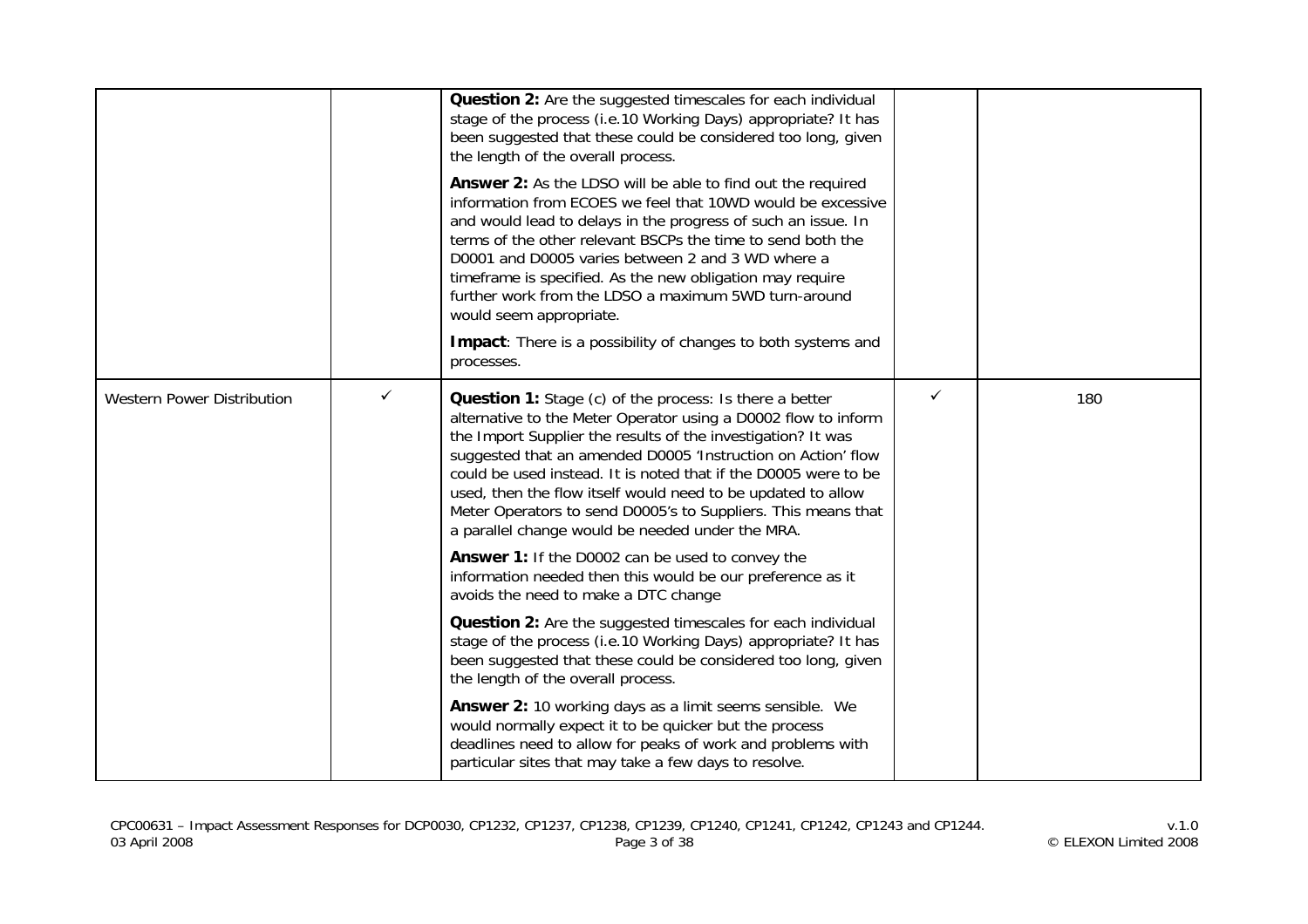|                                           |   | Impact: LDSO System changes will be needed to generate the<br>D0001 and we will need to link export sites to the import MPAN<br>rather than just keeping these in a separate database. We will<br>also need to review and change our policy documents.<br>Implementation: Six months notice needed so we can<br>schedule the I.T work                                                                                                                                                                                                                                                   |              |          |
|-------------------------------------------|---|-----------------------------------------------------------------------------------------------------------------------------------------------------------------------------------------------------------------------------------------------------------------------------------------------------------------------------------------------------------------------------------------------------------------------------------------------------------------------------------------------------------------------------------------------------------------------------------------|--------------|----------|
| <b>E.ON UK Energy Services</b><br>Limited |   | <b>Question 1:</b> Stage (c) of the process: Is there a better<br>alternative to the Meter Operator using a D0002 flow to inform<br>the Import Supplier the results of the investigation? It was<br>suggested that an amended D0005 'Instruction on Action' flow<br>could be used instead. It is noted that if the D0005 were to be<br>used, then the flow itself would need to be updated to allow<br>Meter Operators to send D0005's to Suppliers. This means that<br>a parallel change would be needed under the MRA.<br>Answer 1: We believe that the D0002 is the appropriate flow |              |          |
|                                           |   | as it will require minimal amendments to our systems<br>Question 2: Are the suggested timescales for each individual<br>stage of the process (i.e.10 Working Days) appropriate? It has<br>been suggested that these could be considered too long, given<br>the length of the overall process.<br>Answer 2: We believe that the time scales are sufficient whilst<br>not being excessive                                                                                                                                                                                                 |              |          |
| E.ON UK (SVA)                             | ✓ | Agree: This change will facilitate Suppliers in fulfilling their<br>obligation under the BSC to ensure that there is appropriate<br>metering on site for microgeneration customers; in addition it<br>is a rational approach to ensuring that settlement is not<br>adversely affected and that DNS are able to recover the correct<br>level of DUOS<br>Some concerns were highlighted during impact assessment<br>regarding the robustness of the obligation upon the installing<br>party to notify the LDSO.<br><b>Question 1:</b> Stage (c) of the process: Is there a better         | $\checkmark$ | 6 Months |

v.1.0<br>v.1.0<br>Page 4 of 38 Page 4 of 38 Page 4 of 38 CP1241, CP1242, CP1243 and CP1244.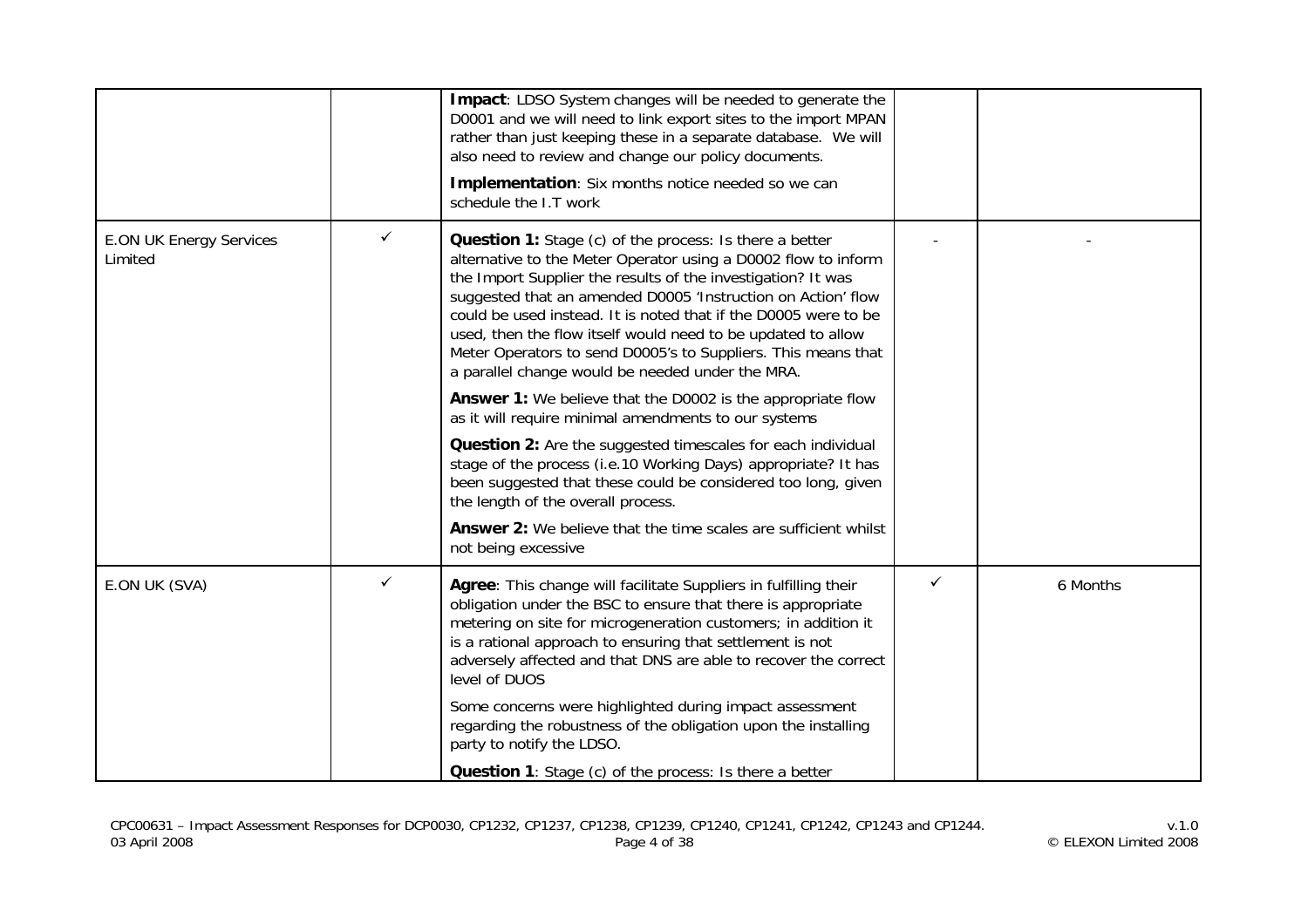|                            |              | alternative to the Meter Operator using a D0002 flow to inform<br>the Import Supplier the results of the investigation? It was<br>suggested that an amended D0005 'Instruction on Action' flow<br>could be used instead. It is noted that if the D0005 were to be<br>used, then the flow itself would need to be updated to allow<br>Meter Operators to send D0005's to Suppliers. This means that<br>a parallel change would be needed under the MRA.                                                            |              |  |
|----------------------------|--------------|-------------------------------------------------------------------------------------------------------------------------------------------------------------------------------------------------------------------------------------------------------------------------------------------------------------------------------------------------------------------------------------------------------------------------------------------------------------------------------------------------------------------|--------------|--|
|                            |              | Answer 1: D0002 is the preferable flow                                                                                                                                                                                                                                                                                                                                                                                                                                                                            |              |  |
|                            |              | Question 2: Are the suggested timescales for each individual<br>stage of the process (i.e.10 Working Days) appropriate? It has<br>been suggested that these could be considered too long, given<br>the length of the overall process.                                                                                                                                                                                                                                                                             |              |  |
|                            |              | Answer 2: The timescales for each stage of the process<br>appear ample; we do not consider them to be too long given<br>the length of the overall process                                                                                                                                                                                                                                                                                                                                                         |              |  |
|                            |              | <b>Impact:</b> Business processes and IS systems                                                                                                                                                                                                                                                                                                                                                                                                                                                                  |              |  |
| CE Electric UK NEDL - YEDL | $\mathsf{X}$ | Disagree: CE reject this proposal on the basis that we are<br>generally notified by the supplier that microgeneration is<br>installed. Therefore we feel the onus can not be on the LDSO<br>to notify the Supplier to correspond with the Meter Operator to<br>validate the sites generation capabilities as currently we are<br>notified by the supplier.                                                                                                                                                        | $\checkmark$ |  |
|                            |              | Question 1: Stage (c) of the process: Is there a better<br>alternative to the Meter Operator using a D0002 flow to inform<br>the Import Supplier the results of the investigation? It was<br>suggested that an amended D0005 'Instruction on Action' flow<br>could be used instead. It is noted that if the D0005 were to be<br>used, then the flow itself would need to be updated to allow<br>Meter Operators to send D0005's to Suppliers. This means that<br>a parallel change would be needed under the MRA. |              |  |
|                            |              | Answer 1: CE have no suggested alternatives at this time.                                                                                                                                                                                                                                                                                                                                                                                                                                                         |              |  |
|                            |              | <b>Question 2:</b> Are the suggested timescales for each individual<br>stage of the process (i.e.10 Working Days) appropriate? It has                                                                                                                                                                                                                                                                                                                                                                             |              |  |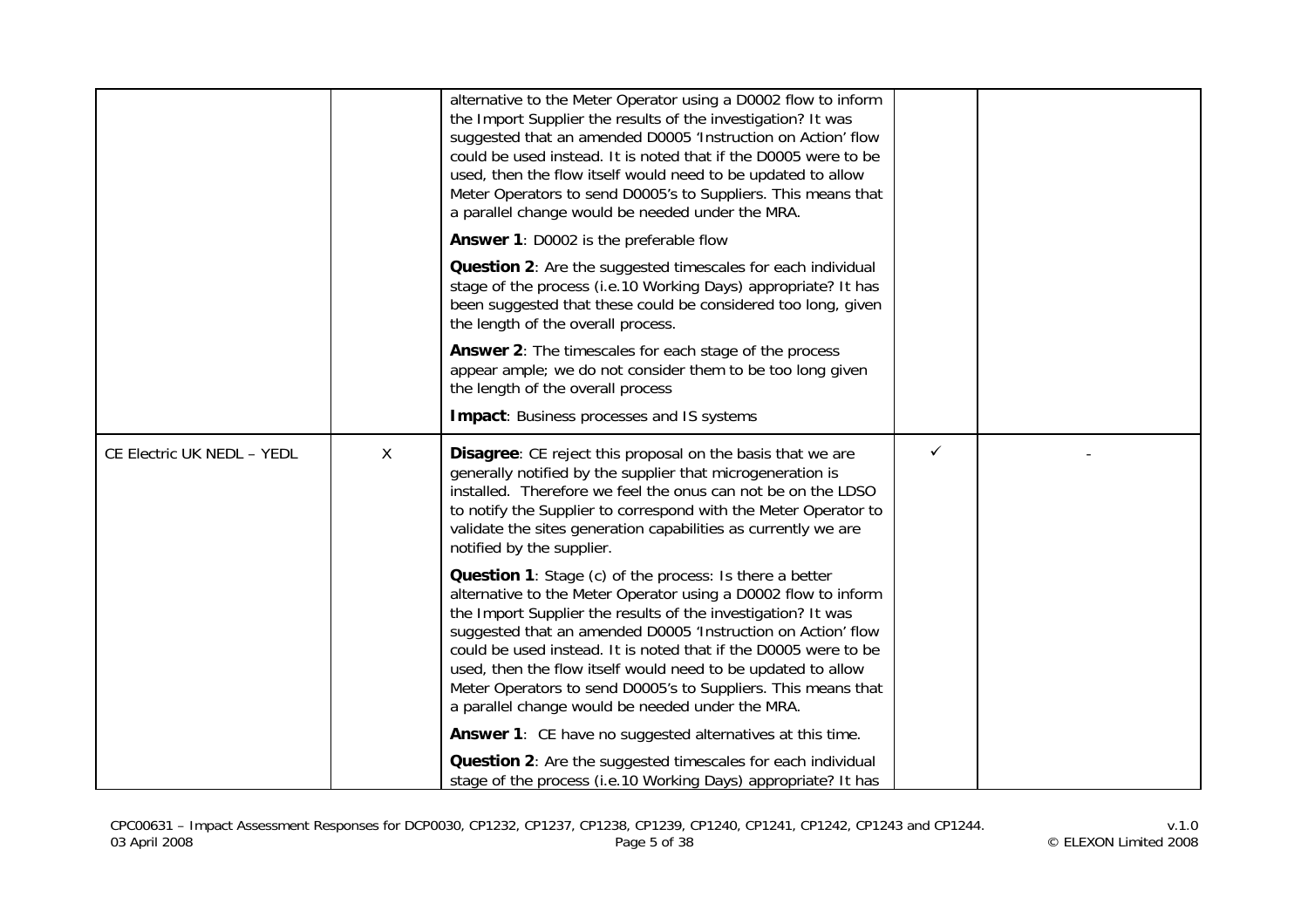|                         |   | been suggested that these could be considered too long, given<br>the length of the overall process.<br>Answer 2: If implmented CE agree with the timescales<br>provided.<br>Impact: Process change required                                                                                                                                                                                                                                                                                                              |              |     |
|-------------------------|---|--------------------------------------------------------------------------------------------------------------------------------------------------------------------------------------------------------------------------------------------------------------------------------------------------------------------------------------------------------------------------------------------------------------------------------------------------------------------------------------------------------------------------|--------------|-----|
| <b>United Utilities</b> | X | <b>Disagree:</b> I have two principal issues with this DCP:<br>1) Where older meters are concerned, the meter operator will<br>frequently be unable to determine whether the meter has<br>backstops or not. This is not recorded on our systems and<br>knowledge of the meter type offers no information or<br>guarantee of the meter's status.                                                                                                                                                                          | $\checkmark$ | 180 |
|                         |   | 2) The DCP states that a new meter will have to comply with<br>CoP9. This means it (or they - we'd probably use two meters)<br>will have to provide both import and export functions for the<br>site. This is the exact opposite of what Suppliers are currently<br>asking us to fit. They want backstops but don't want import<br>and export metering.                                                                                                                                                                  |              |     |
|                         |   | <b>Question 1:</b> Stage (c) of the process: Is there a better<br>alternative to the Meter Operator using a D0002 flow to inform<br>the Import Supplier the results of the investigation? It was<br>suggested that an amended D0005 'Instruction on Action' flow<br>could be used instead. It is noted that if the D0005 were to be<br>used, then the flow itself would need to be updated to allow<br>Meter Operators to send D0005's to Suppliers. This means that<br>a parallel change would be needed under the MRA. |              |     |
|                         |   | <b>Answer 1:</b> The D0002 would allow the MOA to provide an<br>adequate response to inform the Import Supplier the results of<br>the investigation. If required, additional information and<br>request for a decision on further action can be provided by the<br>MOA to the Supplier (using Data Item J0012). A further SVCC<br>maybe required to advise if the meter has a backstop or not.                                                                                                                           |              |     |
|                         |   | <b>Question 2:</b> Are the suggested timescales for each individual<br>stage of the process (i.e.10 Working Days) appropriate? It has                                                                                                                                                                                                                                                                                                                                                                                    |              |     |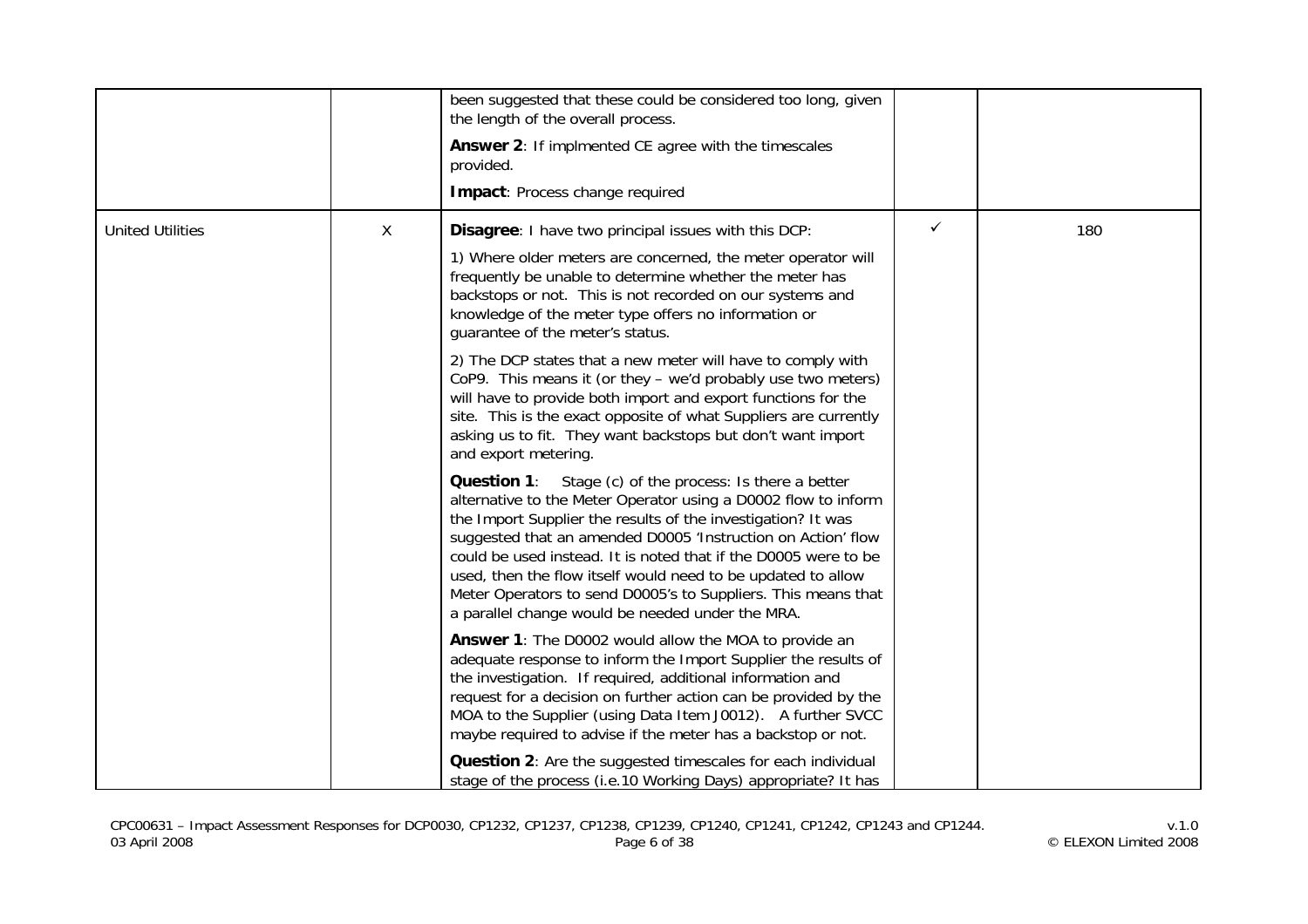|                              |   | been suggested that these could be considered too long, given<br>the length of the overall process.                                                                                                                                                                                                                                                                                                                                                                                                                                                                                                                                                                                                                                          |              |           |
|------------------------------|---|----------------------------------------------------------------------------------------------------------------------------------------------------------------------------------------------------------------------------------------------------------------------------------------------------------------------------------------------------------------------------------------------------------------------------------------------------------------------------------------------------------------------------------------------------------------------------------------------------------------------------------------------------------------------------------------------------------------------------------------------|--------------|-----------|
|                              |   | Answer 2: 10 Working Days are appropriate.                                                                                                                                                                                                                                                                                                                                                                                                                                                                                                                                                                                                                                                                                                   |              |           |
|                              |   | Impact: Business processes will need to be modified and staff<br>training required                                                                                                                                                                                                                                                                                                                                                                                                                                                                                                                                                                                                                                                           |              |           |
| Scottish and Southern Energy | X | Disagree: We can not see the point of change for change<br>sake; the D0002 is the correct response to an inbound D0001.<br>However, we also don't see the point of the Supplier sending a<br>D0001 to the MOp to investigate the metering on site and then<br>the MOp subsequently visiting and then sending a D0002<br>either confirming ok or not and then in the event not ok, the<br>supplier sending a request (D0142) to change metering to<br>Backstop/Import/Export.<br>It would be more sensible for the supplier to initially request<br>the change of metering (D0142) to facilitate Import/Export and<br>the MOp responding by either confirming current metering<br>compatible or visiting to change the meter. This would then | $\checkmark$ | 3 months  |
|                              |   | reduce the time taken to resolve the issue.                                                                                                                                                                                                                                                                                                                                                                                                                                                                                                                                                                                                                                                                                                  |              |           |
|                              |   | Impact: Process Change                                                                                                                                                                                                                                                                                                                                                                                                                                                                                                                                                                                                                                                                                                                       |              |           |
|                              |   | Other Comments: We believe that our alternate solution is<br>better.                                                                                                                                                                                                                                                                                                                                                                                                                                                                                                                                                                                                                                                                         |              |           |
| <b>EDF Energy</b>            | X | Disagree: This new process assumes that Import Supplier is<br>also to be responsible for Export at this site. This is not<br>necessarily true and as such Import Supplier should not be<br>responsible for any issues surrounding export metering at that<br>premise.                                                                                                                                                                                                                                                                                                                                                                                                                                                                        | ✓            | 18 Months |
|                              |   | Also if export is to be settled then surely P81 processes need<br>to be followed by Supplier that is charged by customer to<br>manage their export requirements and to ensure that metering<br>fitted to manage export are compliant. If that Supplier<br>happens to also manage import side and wish to fit a single<br>meter that can deal with both import and export then they                                                                                                                                                                                                                                                                                                                                                           |              |           |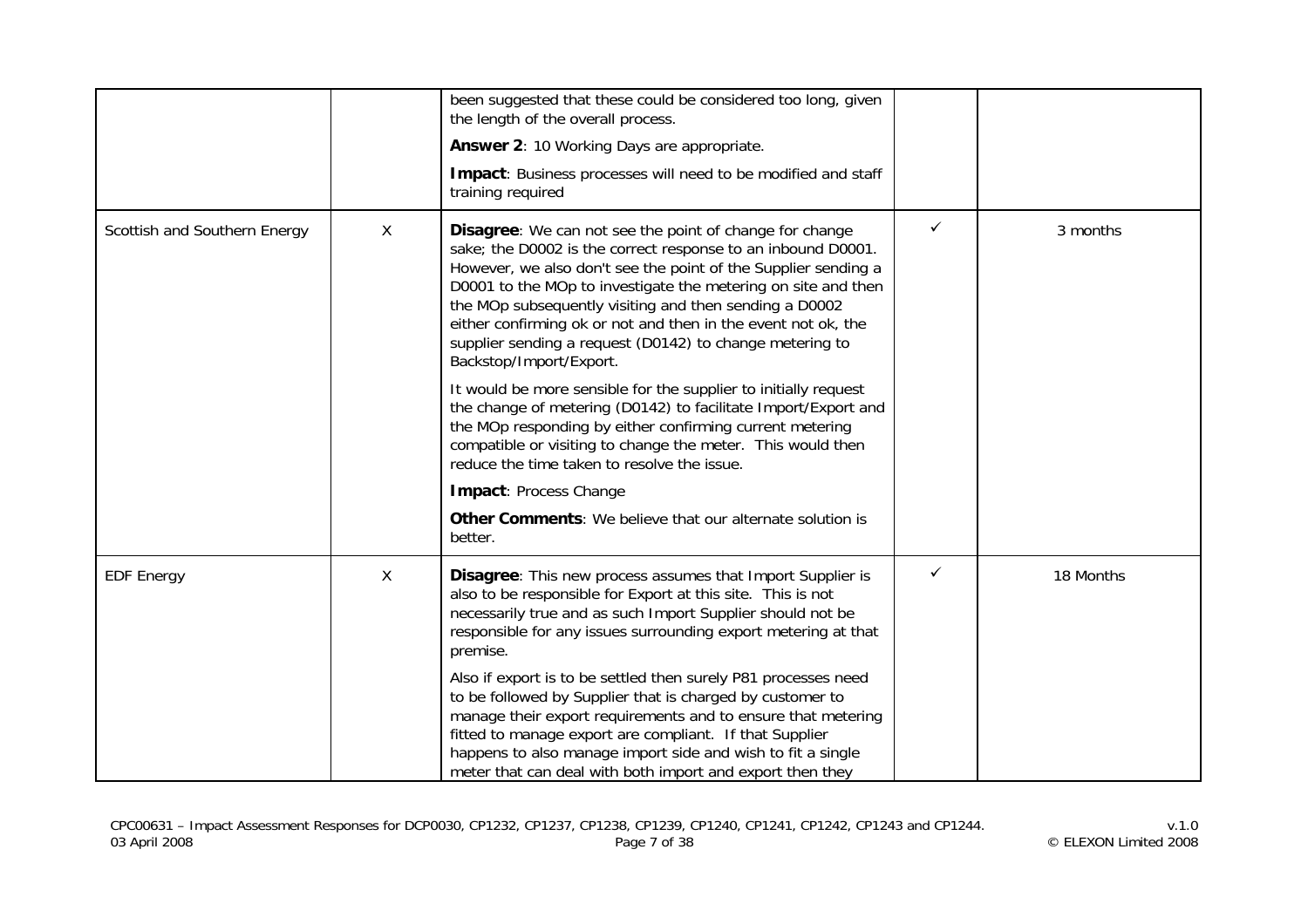| would do so just by using meter exchange process already in<br>place.<br>We cannot see any need for this new process as all it is doing<br>is making processes surrounding export more complicated and<br>is unlikely to lead to any increase in export sites being settled.                                                                                                                                                                                                                                                                                                                                                                                                           |  |
|----------------------------------------------------------------------------------------------------------------------------------------------------------------------------------------------------------------------------------------------------------------------------------------------------------------------------------------------------------------------------------------------------------------------------------------------------------------------------------------------------------------------------------------------------------------------------------------------------------------------------------------------------------------------------------------|--|
| <b>Question 1:</b> Stage (c) of the process: Is there a better<br>alternative to the Meter Operator using a D0002 flow to inform<br>the Import Supplier the results of the investigation? It was<br>suggested that an amended D0005 'Instruction on Action' flow<br>could be used instead. It is noted that if the D0005 were to be<br>used, then the flow itself would need to be updated to allow<br>Meter Operators to send D0005's to Suppliers. This means that<br>a parallel change would be needed under the MRA.                                                                                                                                                               |  |
| <b>Answer 1:</b> We believe this new process is unnecessary as it<br>assumes import Supplier is interested in export. Process<br>should be for a Supplier t o request an MPAN and identify it is<br>for export ad then LDSO sends MPAN to that Supplier who<br>might not be import Supplier. They can then follow existing<br>processes for ensuring a compliant meter is fitted. This could<br>include fitting a meter that will accurately record both mport<br>and export but only if export and import Supplier are one and<br>the same. If not they should request an export only meter is<br>fitted and ensure that installation does not cause problems for<br>import supplier. |  |
| <b>Question 2:</b> Are the suggested timescales for each individual<br>stage of the process (i.e.10 Working Days) appropriate? It has<br>been suggested that these could be considered too long, given<br>the length of the overall process.                                                                                                                                                                                                                                                                                                                                                                                                                                           |  |
| Answer 2: See above.                                                                                                                                                                                                                                                                                                                                                                                                                                                                                                                                                                                                                                                                   |  |
| Impact: System and process changes will be required to<br>ensure this new process is followed, although if we are import<br>supplier and have no interest in export side we do not see how<br>this can be easily built into our systems.                                                                                                                                                                                                                                                                                                                                                                                                                                               |  |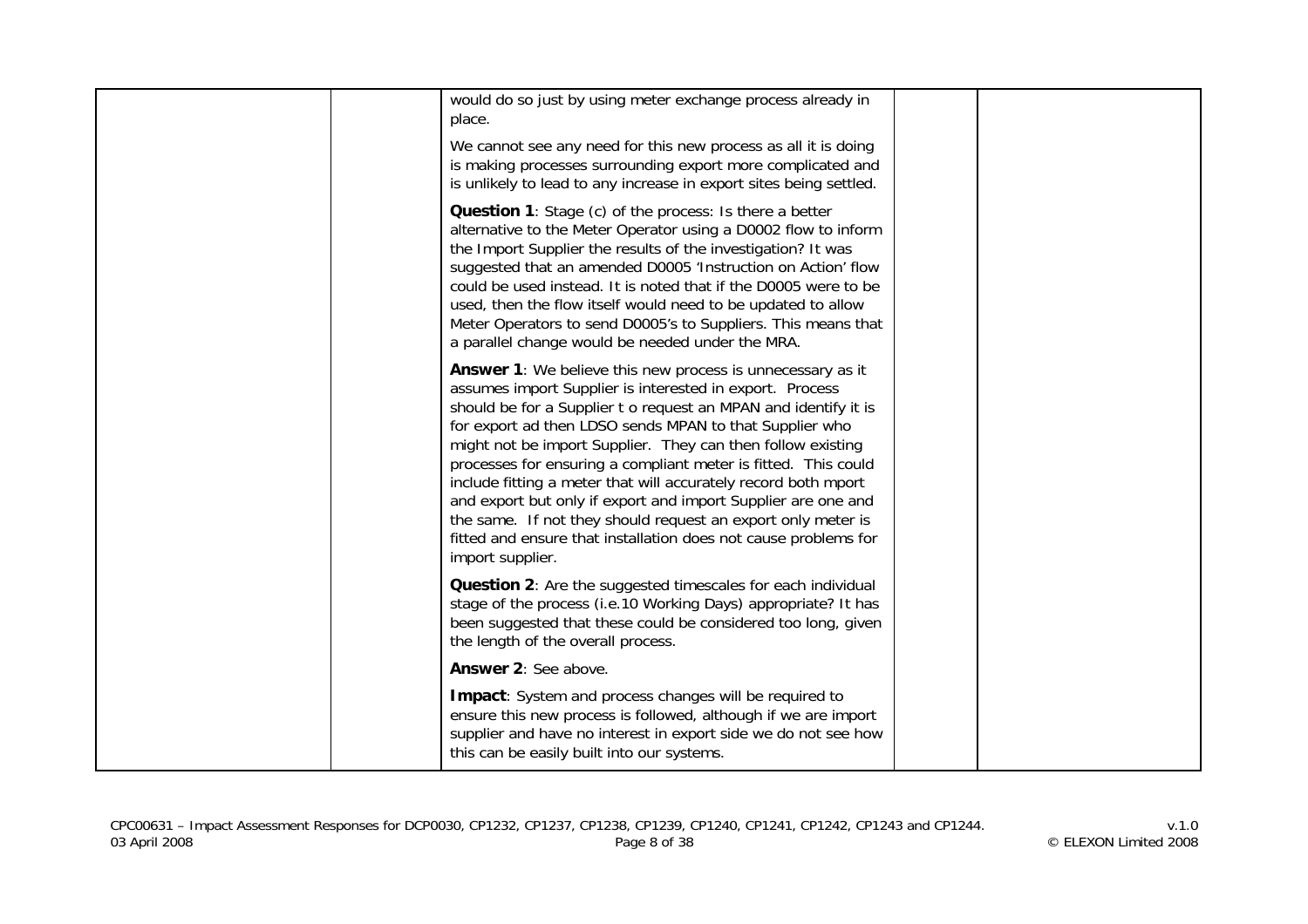| <b>British Energy</b>          | X | <b>Disagree:</b> We support the Panel in their decision to see if<br>improvements can be made to the current microgeneration<br>Settlement processes in the CSDs. However, we do not believe<br>that this DCP sufficiently addresses the issue. We are of the<br>opinion that this DCP will lead to inaccuracy of Settlements and<br>will discourage competition.                                                                                                                                                                             |              |        |
|--------------------------------|---|-----------------------------------------------------------------------------------------------------------------------------------------------------------------------------------------------------------------------------------------------------------------------------------------------------------------------------------------------------------------------------------------------------------------------------------------------------------------------------------------------------------------------------------------------|--------------|--------|
|                                |   | <b>Question 1:</b> Stage (c) of the process: Is there a better<br>alternative to the Meter Operator using a D0002 flow to inform<br>the Import Supplier the results of the investigation? It was<br>suggested that an amended D0005 'Instruction on Action' flow<br>could be used instead. It is noted that if the D0005 were to be<br>used, then the flow itself would need to be updated to allow<br>Meter Operators to send D0005's to Suppliers. This means that<br>a parallel change would be needed under the MRA.                      |              |        |
|                                |   | Answer 1: Distribution should be informing the Import<br>Supplier as soon as they become aware of microgeneration<br>capability at a site and before a new MPAN is created. Stage c<br>of the process as described above is after the event.                                                                                                                                                                                                                                                                                                  |              |        |
|                                |   | Question 2: Are the suggested timescales for each individual<br>stage of the process (i.e.10 Working Days) appropriate? It has<br>been suggested that these could be considered too long, given<br>the length of the overall process.                                                                                                                                                                                                                                                                                                         |              |        |
|                                |   | <b>Answer 2:</b> These timescales are too long. 10 working days<br>for each individual stage of the process could lead to 3 months<br>of Settlement inaccuracies.                                                                                                                                                                                                                                                                                                                                                                             |              |        |
| <b>Siemens Energy Services</b> | X | <b>Disagree:</b> Code of Practice 9 only applies if there is a single<br>Meter Operator involved on the site. By inference this means<br>that both import and export suppliers are the same, although<br>there is nothing to stop a Supplier working with Two or more<br>Meter Operators. From the information in the DCP, we are not<br>sure where the installation of an export meter fits into this<br>proposal and who pays for the meter or the site visits. Is the<br>cost of the site visits covered by the import or export supplier? | $\checkmark$ | 90-120 |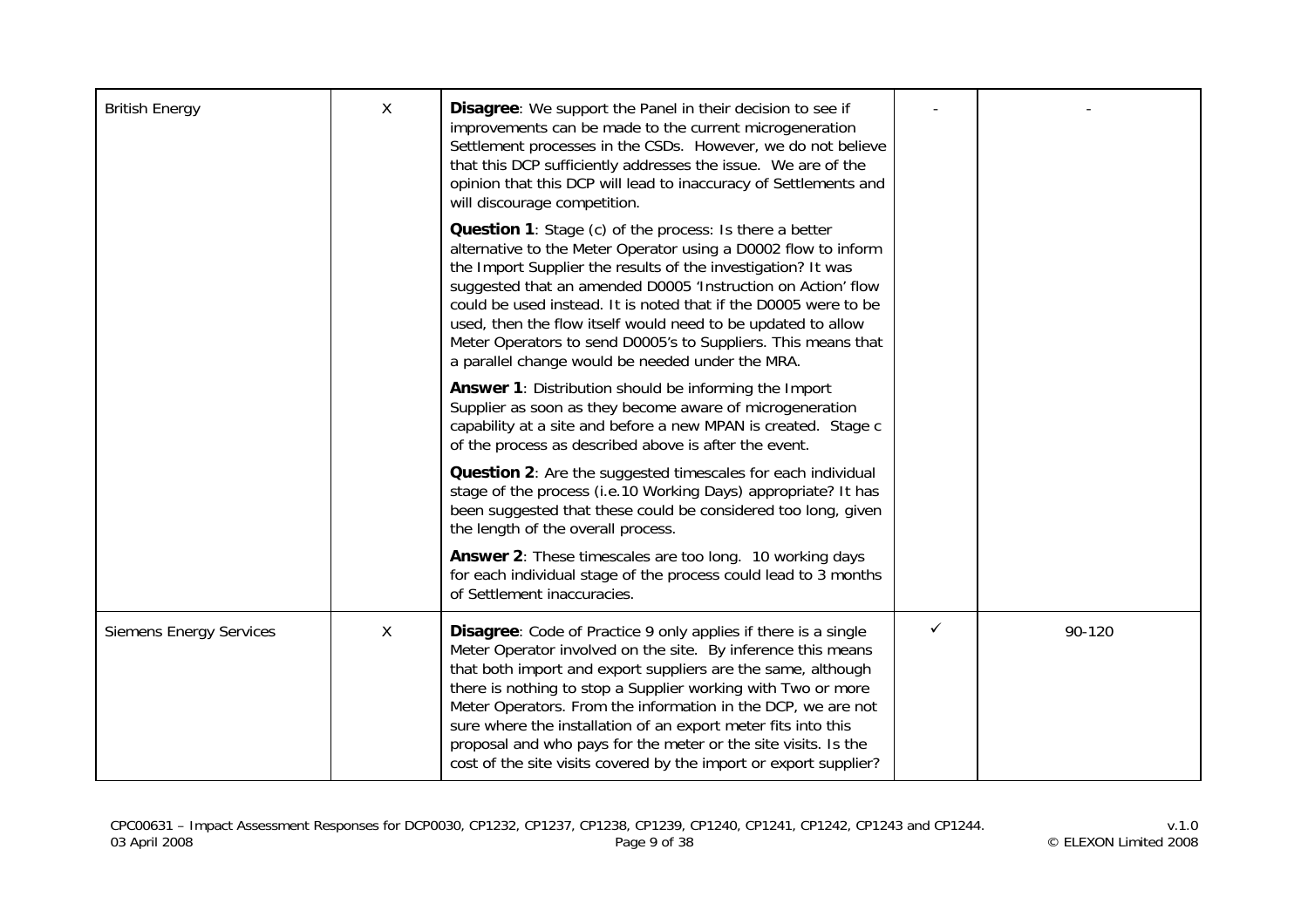| In practice it is the Supplier who knows of the Generators<br>installation before the LDSO, where as the proposal assumes<br>the LDSO is the first in the loop. There may be a case for<br>suggesting that there needs to be a data flow from Supplier to<br>LDSO and Meter Operator to start the checking process.                                                                                                                                                                                                      |  |
|--------------------------------------------------------------------------------------------------------------------------------------------------------------------------------------------------------------------------------------------------------------------------------------------------------------------------------------------------------------------------------------------------------------------------------------------------------------------------------------------------------------------------|--|
| Having discussed this DCP with our largest Metering Equipment<br>Provider, they have expressed a preference for the two meter<br>approach and adopting two MPANS to cover import/export<br>situations. The use of two meters offers greater flexibility for<br>asset utilisation and does not require the purchase and<br>stocking of new combined functionality meters.                                                                                                                                                 |  |
| The installer of a microgeneration system has no incentive to<br>make its presence known to a Supplier, unless the customer<br>seeks payment for exported energy. The proposed changes<br>are unlikely to increase the number of microgeneration<br>systems that are registered.                                                                                                                                                                                                                                         |  |
| There needs to be more clarity within the whole issue of<br>registering and dealing with Import/Export installations before<br>we can support the proposal.                                                                                                                                                                                                                                                                                                                                                              |  |
| <b>Question 1:</b> Stage (c) of the process: Is there a better<br>alternative to the Meter Operator using a D0002 flow to inform<br>the Import Supplier the results of the investigation? It was<br>suggested that an amended D0005 'Instruction on Action' flow<br>could be used instead. It is noted that if the D0005 were to be<br>used, then the flow itself would need to be updated to allow<br>Meter Operators to send D0005's to Suppliers. This means that<br>a parallel change would be needed under the MRA. |  |
| <b>Answer 1:</b> The D2 option is thought to be sufficient.                                                                                                                                                                                                                                                                                                                                                                                                                                                              |  |
| Question 2: Are the suggested timescales for each individual<br>stage of the process (i.e.10 Working Days) appropriate? It has<br>been suggested that these could be considered too long, given<br>the length of the overall process.                                                                                                                                                                                                                                                                                    |  |
| Answer 2: 10 working days between stages gives a 40 day<br>process. This appears excessive, but as an MO we are not                                                                                                                                                                                                                                                                                                                                                                                                      |  |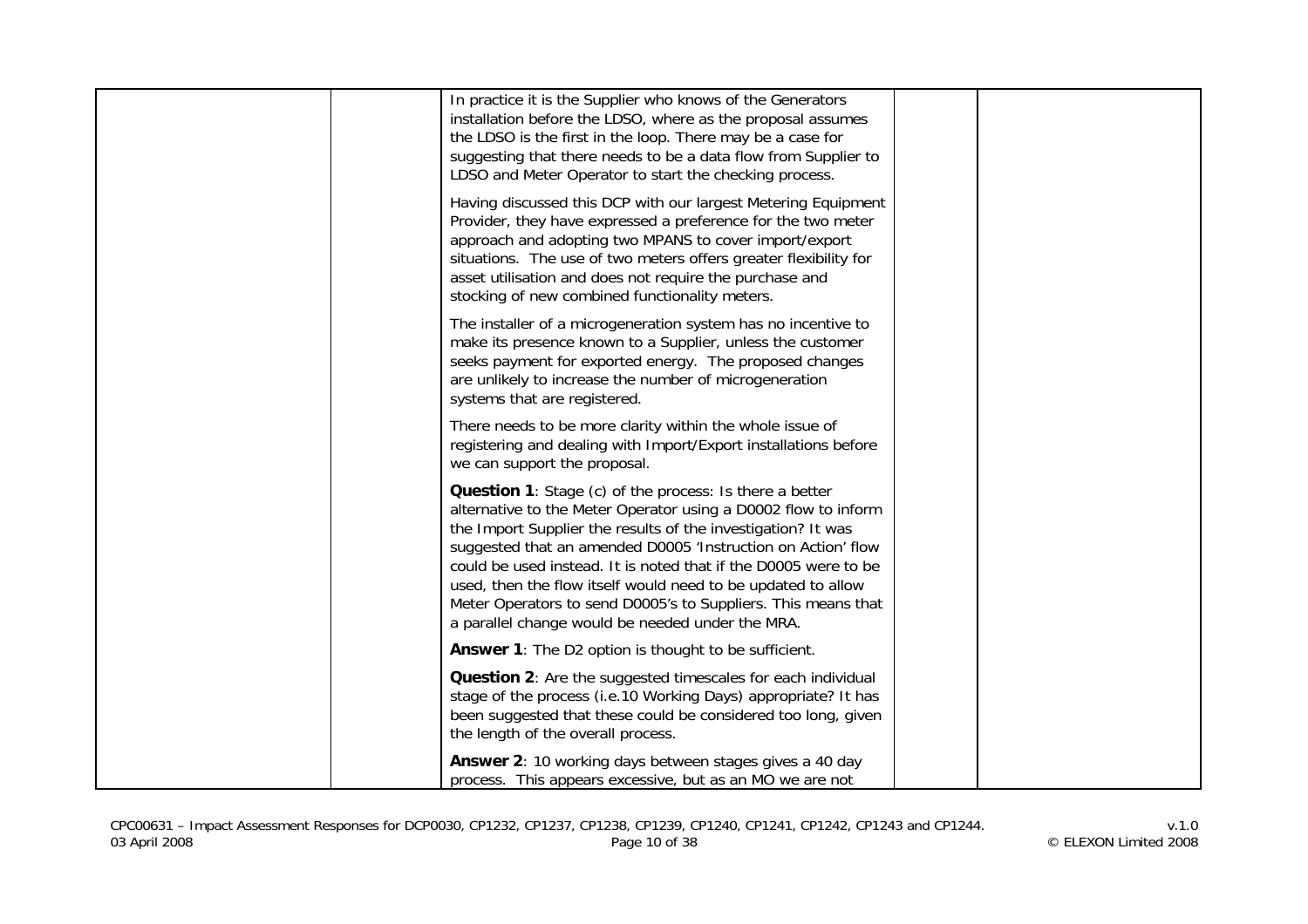|        |              | impacted directly. It gives us a bit more flexibility to schedule<br>jobs and de-program without picking up the risks of reverse<br>running meters and reduced import energy bills. Two<br>programmed site visits to carry out a meter change is an<br>expensive way to conduct business, and Suppliers may not<br>wish to pick up this cost.<br><b>Impact: Potentially system &amp; process changes</b><br>Implementation: Timescales would depend on whether an<br>MRA change is also required for changes to Data flows.<br>Other Comments: An alternative option would be to ensure<br>that the MO always installs a meter with a backstop when they<br>install the export meter.                                                                                                                                                                                                                                                                                                                                                                                                                                                                                                                                                                                                                      |              |        |
|--------|--------------|------------------------------------------------------------------------------------------------------------------------------------------------------------------------------------------------------------------------------------------------------------------------------------------------------------------------------------------------------------------------------------------------------------------------------------------------------------------------------------------------------------------------------------------------------------------------------------------------------------------------------------------------------------------------------------------------------------------------------------------------------------------------------------------------------------------------------------------------------------------------------------------------------------------------------------------------------------------------------------------------------------------------------------------------------------------------------------------------------------------------------------------------------------------------------------------------------------------------------------------------------------------------------------------------------------|--------------|--------|
| Npower | $\mathsf{X}$ | Disagree: Npower approve of this change in principle, but not<br>the proposed methodology.<br><b>Question 1:</b> Stage (c) of the process: Is there a better<br>alternative to the Meter Operator using a D0002 flow to inform<br>the Import Supplier the results of the investigation? It was<br>suggested that an amended D0005 'Instruction on Action' flow<br>could be used instead. It is noted that if the D0005 were to be<br>used, then the flow itself would need to be updated to allow<br>Meter Operators to send D0005's to Suppliers. This means that<br>a parallel change would be needed under the MRA.<br>Answer 1: Npower oppose the use of an amended D0005 as<br>there would be significant system changes required as a result<br>of this. In addition, as the initial visit would be triggered by<br>receipt at MOP of a D0001 it would be consistent with existing<br>processes to respond via a D0002. Npower would not look to<br>change this as it is presently a compliance requirement. The<br>changes to the DTC to allow MOP to send a D0005 to Supplier<br>would also be a hindrance to our accepting this.<br>There is one major advantage, however, in Supplier reporting<br>to MOP via the D0005, as this would remove any implication<br>that there is a metering fault. | $\checkmark$ | Varies |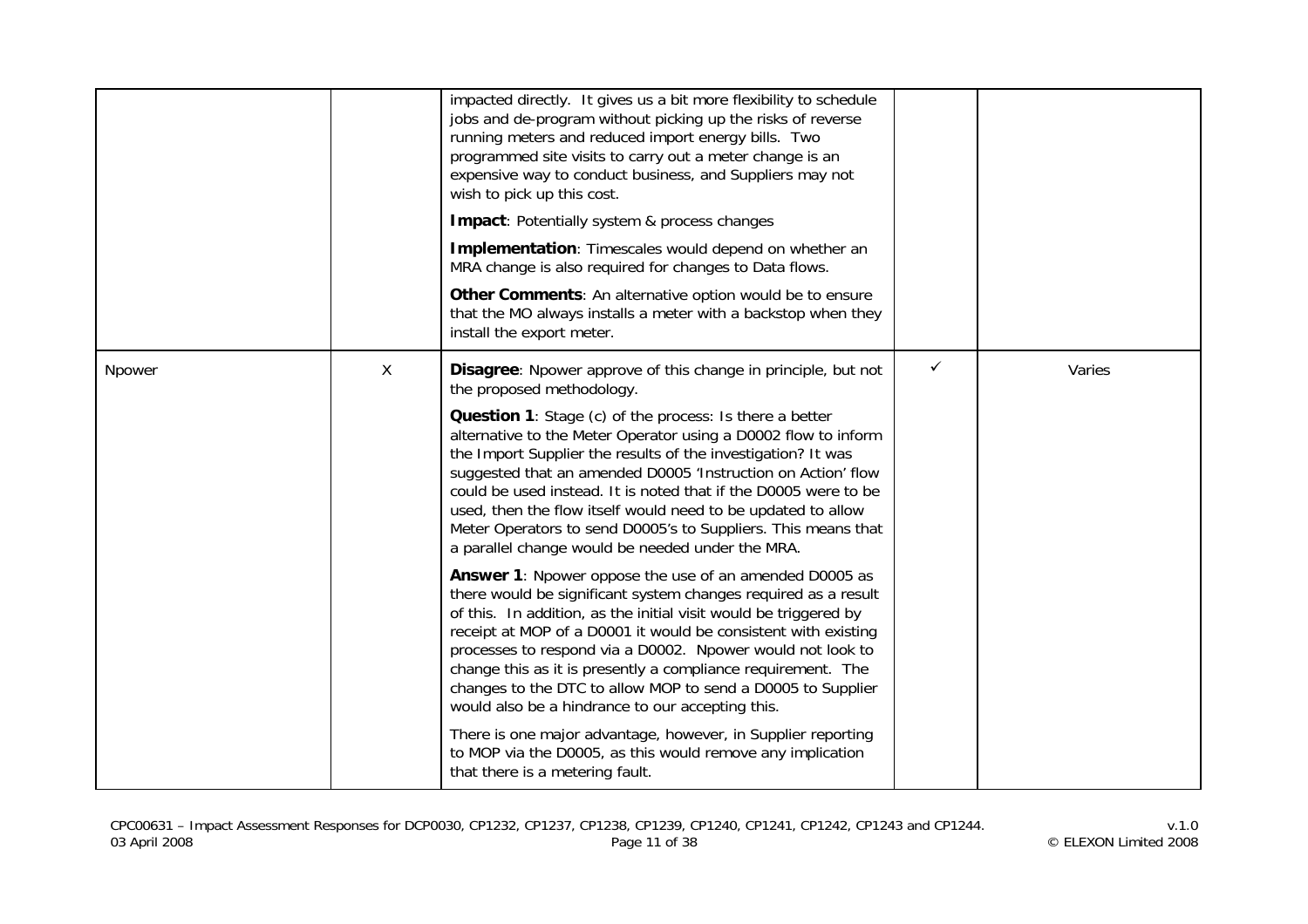| Question 2: Are the suggested timescales for each individual<br>stage of the process (i.e.10 Working Days) appropriate? It has<br>been suggested that these could be considered too long, given<br>the length of the overall process.                                                                                                                                                                     |  |
|-----------------------------------------------------------------------------------------------------------------------------------------------------------------------------------------------------------------------------------------------------------------------------------------------------------------------------------------------------------------------------------------------------------|--|
| Answer 2: The overall length of the process is a concern, with<br>two visits generating a potential 50 working day process<br>length. Simplification of the process, combining the MOP visits<br>for example and shortening the required timescales would lead<br>to a shorter end-to-end process.                                                                                                        |  |
| It should be kept in mind that there will need to be a visit<br>arranged to the site, and in residential cases especially, one<br>visit would reduce the impact on the customer.                                                                                                                                                                                                                          |  |
| While 5 WD may be more suitable for a MOP to respond to the<br>D0001, npower would want to maintain the current industry<br>standard of 10 wd for the response to a D0142.                                                                                                                                                                                                                                |  |
| In addition the timescale for LDSO initial notification is<br>currently 10wd; it would not be unreasonable to reduce this to<br>5wd. With this, and by eliminating the D0001/D0002<br>investigatory step this would reduce the process down to 20<br>working days - 5 working days for LDSO to contact Supplier, 5<br>working days for Supplier to contact MOP and 10 working days<br>for MOP to respond. |  |
| Impacts: Both process and system changes                                                                                                                                                                                                                                                                                                                                                                  |  |
| Implementation: This would vary depending on the final<br>form of implementation.                                                                                                                                                                                                                                                                                                                         |  |
| Other Comments: Npower would prefer to send a D0142 to<br>configure metering with a backstop where needed in place of<br>the currently proposed process which involves a D0001/D0002<br>then a subsequent D0142.                                                                                                                                                                                          |  |
| We also note that there could be a technical requirement<br>involved with this change, which could be more suited to<br>inclusion in the Code of Practice. This may remove the<br>requirement for the D0001/D0002 exchange in this process.                                                                                                                                                               |  |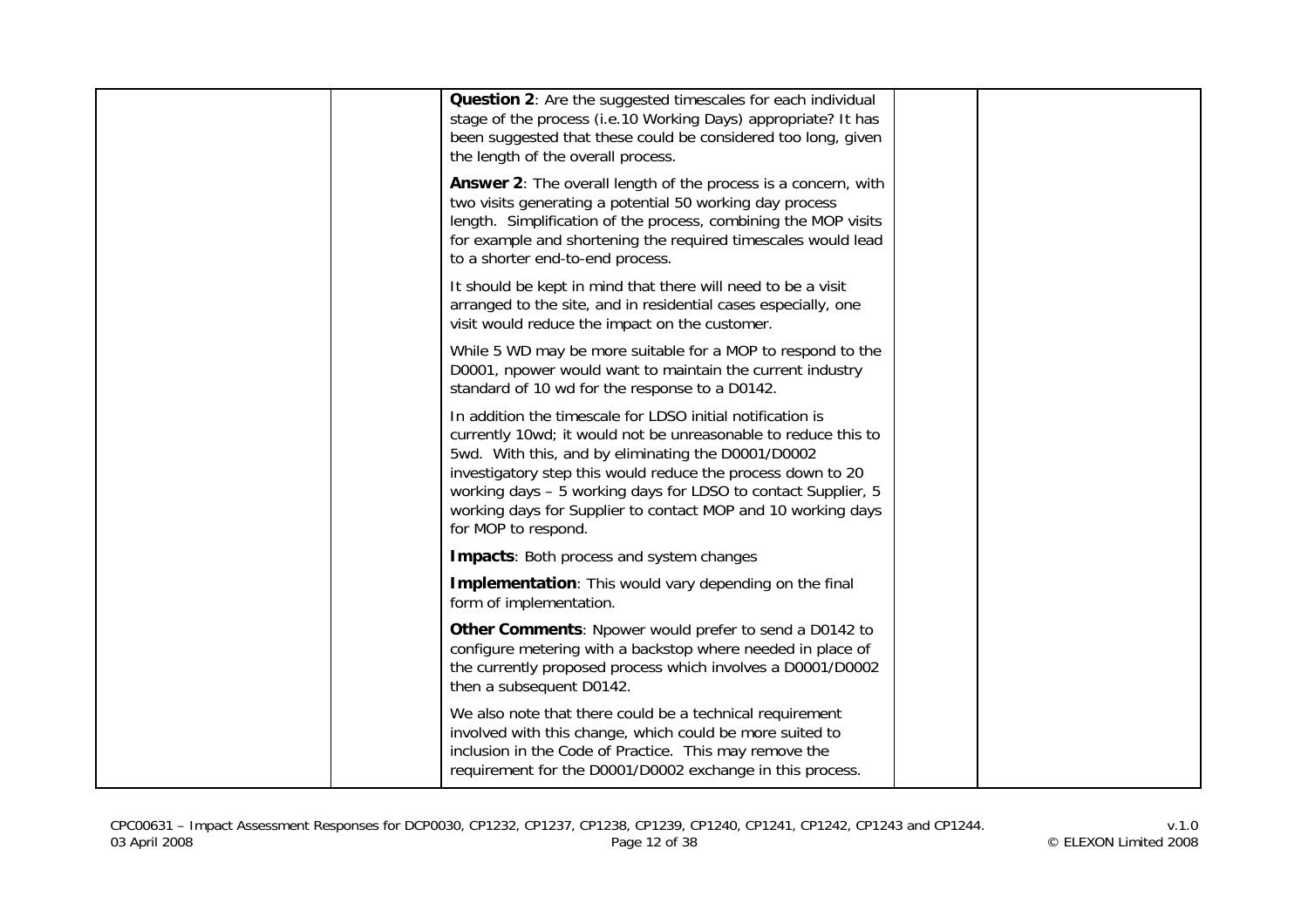| <b>IMServ</b>                     |                                                                                                                                                                                                                                                                                                                                                                                                                                                                                                                          |   |              |
|-----------------------------------|--------------------------------------------------------------------------------------------------------------------------------------------------------------------------------------------------------------------------------------------------------------------------------------------------------------------------------------------------------------------------------------------------------------------------------------------------------------------------------------------------------------------------|---|--------------|
| <b>Electricity North West Ltd</b> | <b>Question 1:</b> Stage (c) of the process: Is there a better<br>alternative to the Meter Operator using a D0002 flow to inform<br>the Import Supplier the results of the investigation? It was<br>suggested that an amended D0005 'Instruction on Action' flow<br>could be used instead. It is noted that if the D0005 were to be<br>used, then the flow itself would need to be updated to allow<br>Meter Operators to send D0005's to Suppliers. This means that<br>a parallel change would be needed under the MRA. | ✓ | At least 180 |
|                                   | Answer 1: N/A                                                                                                                                                                                                                                                                                                                                                                                                                                                                                                            |   |              |
|                                   | <b>Question 2:</b> Are the suggested timescales for each individual<br>stage of the process (i.e.10 Working Days) appropriate? It has<br>been suggested that these could be considered too long, given<br>the length of the overall process.                                                                                                                                                                                                                                                                             |   |              |
|                                   | Answer 2: We feel that the proposed timescales are<br>reasonable                                                                                                                                                                                                                                                                                                                                                                                                                                                         |   |              |
|                                   | Impact: Process change. Possible System change if parallel<br>changes to the DTC are raised as suggested below                                                                                                                                                                                                                                                                                                                                                                                                           |   |              |
|                                   | Implementation: This is the minimum period we would<br>require after the acceptance of DTC CHANGES                                                                                                                                                                                                                                                                                                                                                                                                                       |   |              |
|                                   | <b>Other Comments: In DCP0030 attachment B 6.3.6.5 the</b><br>D0150 notification of a new meter installation should also be<br>sent to the LDSO and DC                                                                                                                                                                                                                                                                                                                                                                   |   |              |
|                                   | A new site visit check code for microgeneration would also<br>need to be created. Therefore a parallel change to the DTC<br>would be needed.                                                                                                                                                                                                                                                                                                                                                                             |   |              |
|                                   | This change proposal correctly addresses the requirements for<br>Suppliers to be notified of micro generation connecting in<br>parallel with DNO's distribution networks, and for Metering<br>Systems to be stopped from going backwards due to the<br>installation of micro generation. However, this change<br>proposal does not address how export units (kWh) associated                                                                                                                                             |   |              |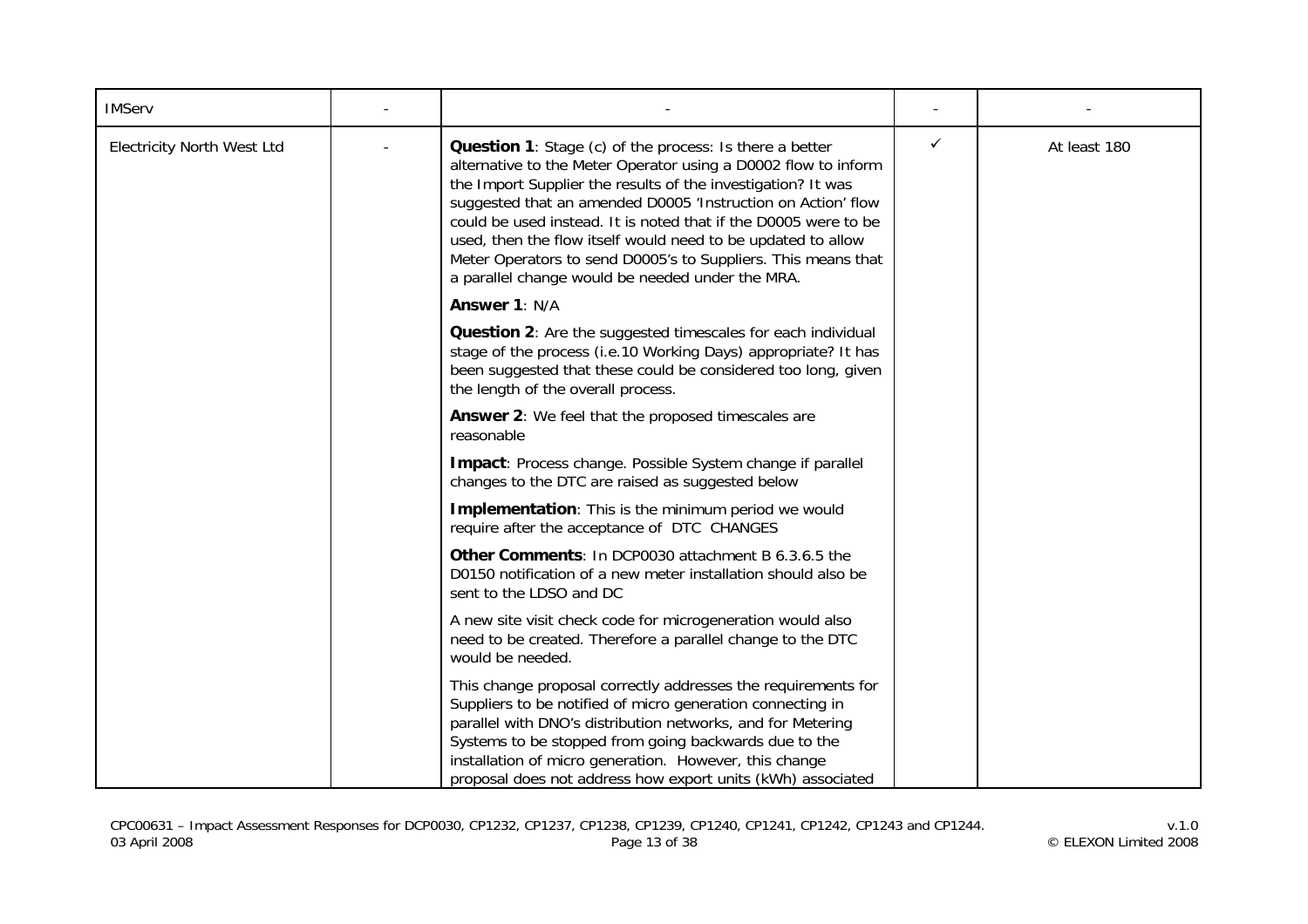|  |  |  |  | with micro generation will be measured and entered into the<br>Settlements system, and therefore how the issue of and<br>impacts of spillage will be resolved. |  |  |
|--|--|--|--|----------------------------------------------------------------------------------------------------------------------------------------------------------------|--|--|
|--|--|--|--|----------------------------------------------------------------------------------------------------------------------------------------------------------------|--|--|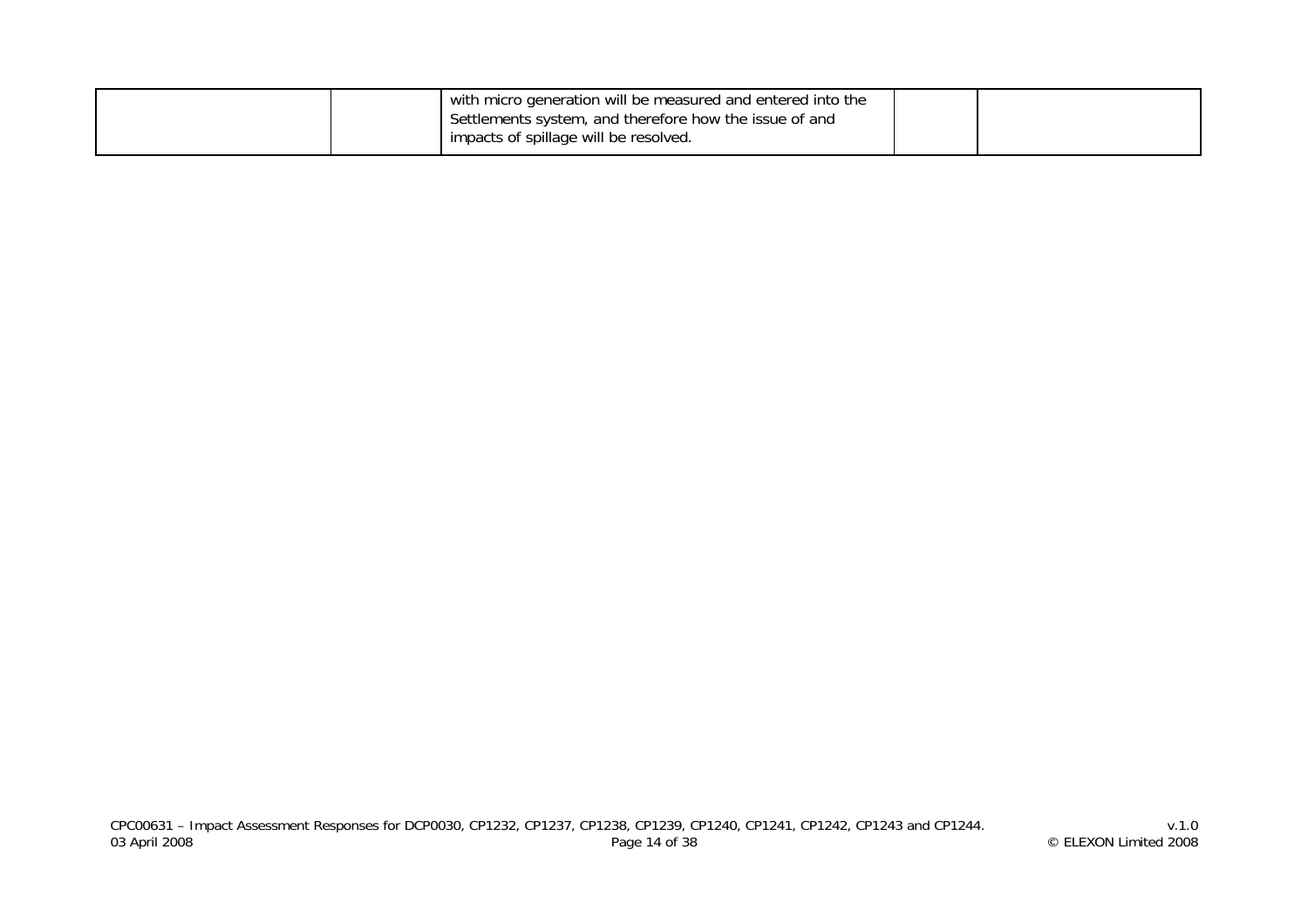## 1232 - Clarification of Technical Requirements for CoP2

## **Summary of Responses**

| Organisation                         | Capacity in which Organisation operates in (Impacted<br>Capacity in Bold as appropriate) | Agreement<br>$(\sqrt{X})$ |
|--------------------------------------|------------------------------------------------------------------------------------------|---------------------------|
| <b>United Utilities</b>              | <b>NHHMOA and HHMOA</b>                                                                  |                           |
| <b>IMServ</b>                        | MOP, HHDC                                                                                |                           |
| <b>Scottish Power</b>                | Supplier, Distributor, HHDC, HHDA, NHHDA, NHHDC, UMSO, MO,<br><b>MOA, LDSO</b>           |                           |
| Scottish and Southern<br>Energy      | Supplier, Generator, Trader, Party Agent, Distributor, MO, LDSO                          |                           |
| <b>EDF Energy</b>                    | Supplier, NHH Agent and HH MOP                                                           |                           |
| <b>British Energy</b>                | Supplier, CVA MOA, Trader, Generator                                                     |                           |
| Siemens Energy<br><b>Services</b>    | NHHDA, NHHDC, NHHMO, HHDC, HHDA, HHMO, MOA                                               |                           |
| npower                               | Supplier and Supplier Agents                                                             |                           |
| E.ON U.K.                            | Supplier                                                                                 |                           |
| CE Electric UK NEDL -<br><b>YEDL</b> | LDSO & UMSO                                                                              |                           |
| TMA Data<br>Management Ltd           | HHDC, HHDA and NHHDA                                                                     |                           |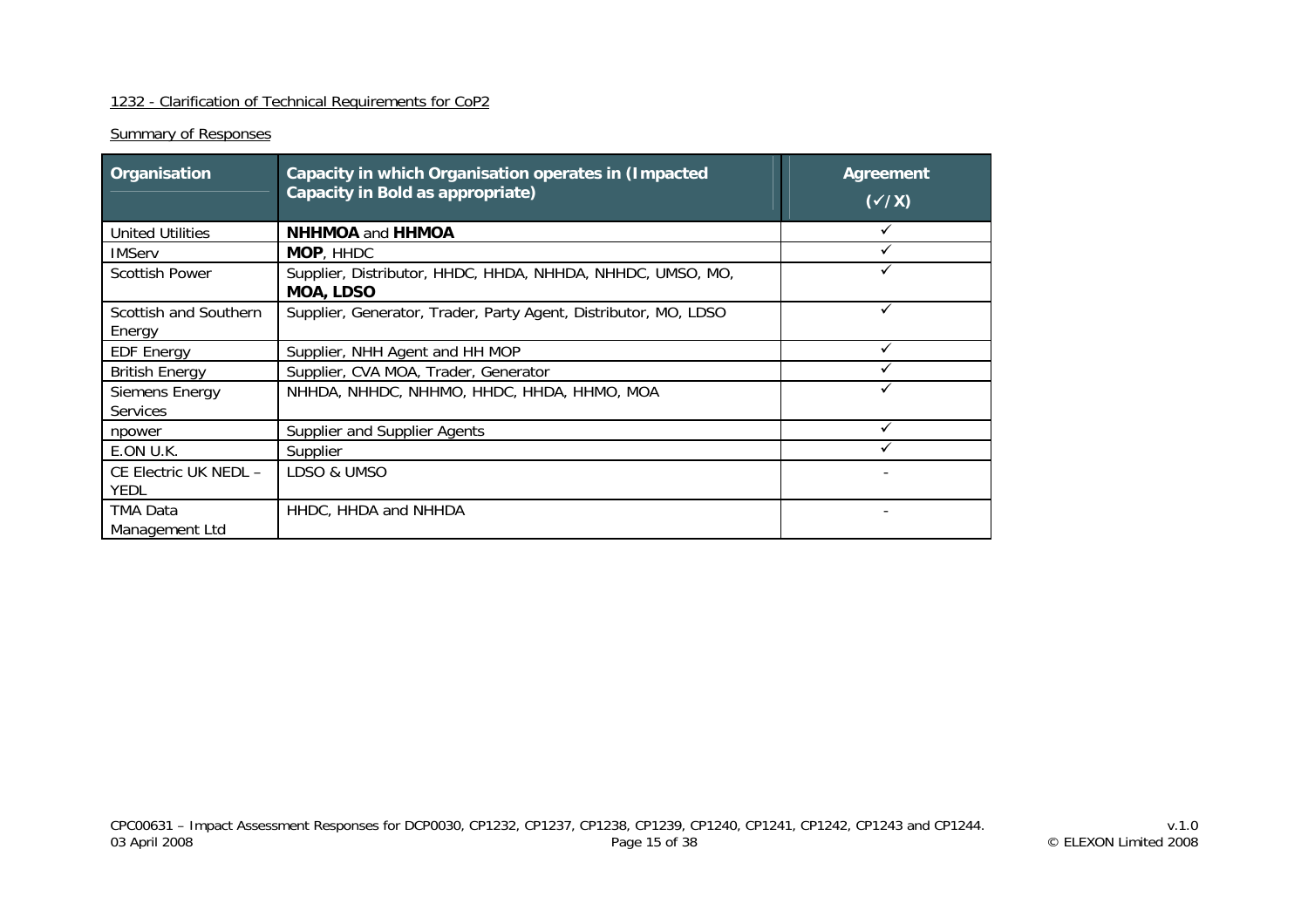#### Detailed Impact Assessment Responses

| Organisation                 | <b>Agreement</b><br>$(\sqrt{x})$ | <b>Comments</b>                                                                                                                                                                                                                                                                                                                                                                                                                     | Impact<br>$(\sqrt{x})$ | <b>Days</b><br><b>Required to</b><br><b>Implement</b> |
|------------------------------|----------------------------------|-------------------------------------------------------------------------------------------------------------------------------------------------------------------------------------------------------------------------------------------------------------------------------------------------------------------------------------------------------------------------------------------------------------------------------------|------------------------|-------------------------------------------------------|
| <b>United Utilities</b>      | ✓                                | <b>Impact:</b> Business process modifications and staff training<br>required                                                                                                                                                                                                                                                                                                                                                        | ✓                      | 180                                                   |
| <b>IMServ</b>                | ✓                                | Agree: It appears to be a simple solution to this issue.<br>Impact: Minor change to procedures for designing new<br>metering systems.<br>Would implementation in the proposed Release have<br>an adverse impact? No                                                                                                                                                                                                                 |                        | $\overline{7}$                                        |
| ScottishPower                | ✓                                | Agree: It would seem a sensible approach, as no suitable<br>equipment is currently available.<br>However, we would like to see a review of the situation at<br>some point in the future when there may indeed be suitable<br>equipment available on the market and thus the change<br>would no longer be necessary.<br><b>Impact: Process Changes</b><br>Would implementation in the proposed Release have<br>an adverse impact? No | ✓                      | 90                                                    |
| Scottish and Southern Energy | $\checkmark$                     |                                                                                                                                                                                                                                                                                                                                                                                                                                     | X                      | $\Omega$                                              |
| <b>EDF Energy</b>            | $\checkmark$                     |                                                                                                                                                                                                                                                                                                                                                                                                                                     | X                      | 0                                                     |
| <b>British Energy</b>        | ✓                                | Agree: While the proposed change is noted and agreed,<br>British Energy note that it will only help CoP 2 outstations<br>with single circuits and does not constitute a long-term<br>resolution. This will only be achieved when manufacturers                                                                                                                                                                                      | X                      |                                                       |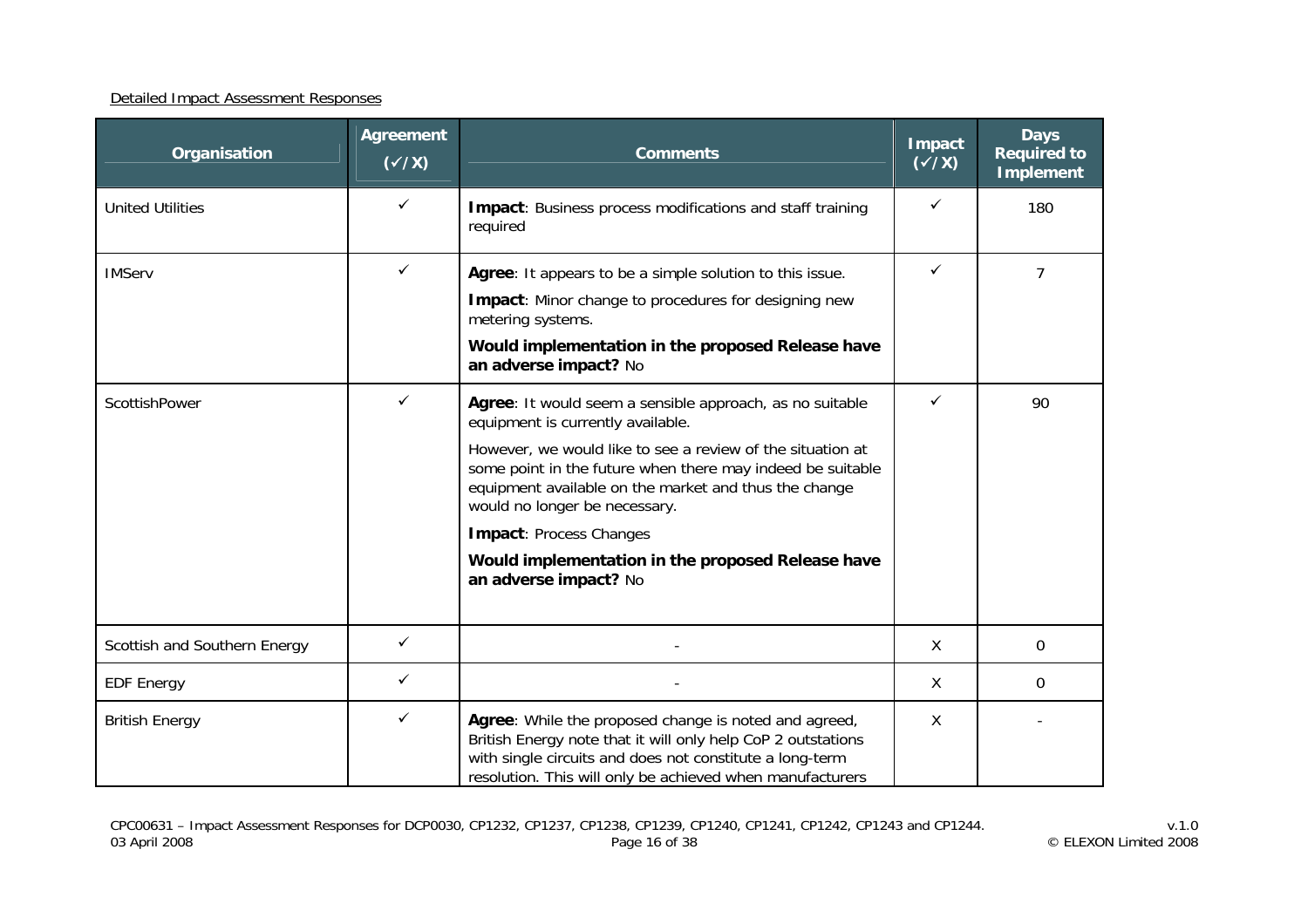|                                | are able to offer outstations which are fully compliant with<br>the new CoP 1 & 2 requirements for auxiliary terminals.                                                             |   |          |
|--------------------------------|-------------------------------------------------------------------------------------------------------------------------------------------------------------------------------------|---|----------|
|                                | Assuming it could be around 18 months before any<br>compliant products are developed and approved, is there<br>any justified need to consider a corresponding change to<br>CoP 1?Co |   |          |
| <b>Siemens Energy Services</b> |                                                                                                                                                                                     | χ |          |
| Npower                         | Agree: Npower Support this change.                                                                                                                                                  |   |          |
| E.ON UK (SVA)                  | Would implementation in the proposed Release have<br>an adverse impact? No                                                                                                          | X | 6 Months |
| CE Electric UK NEDL - YEDL     |                                                                                                                                                                                     |   |          |
| TMA Data Management Ltd        |                                                                                                                                                                                     | χ |          |

Comments on redline text

| No.                   | Organisation                                                                                                                          | <b>Section</b>                    | Comment                                                                                                                                       |  |  |
|-----------------------|---------------------------------------------------------------------------------------------------------------------------------------|-----------------------------------|-----------------------------------------------------------------------------------------------------------------------------------------------|--|--|
|                       | <b>British Energy</b>                                                                                                                 | <b>BSCP601</b><br><b>Test 049</b> | Test 049: British Energy suggests that the revised text should cover CoP 1 requirements<br>first.                                             |  |  |
| <b>British Energy</b> |                                                                                                                                       | <b>BSCP601</b><br>Test 050        | Test 050: The requirement for this proposed change is not understood. Opening Page 41 of<br>BSCP601 V9.0 dated 28/02/08 on the Elexon website |  |  |
|                       | (http://www.elexon.co.uk/documents/BSC_and_Related_Documents/BSC_-<br>BSCPs/BSCP601_v9.0.pdf) shows only a single entry for Test 050. |                                   |                                                                                                                                               |  |  |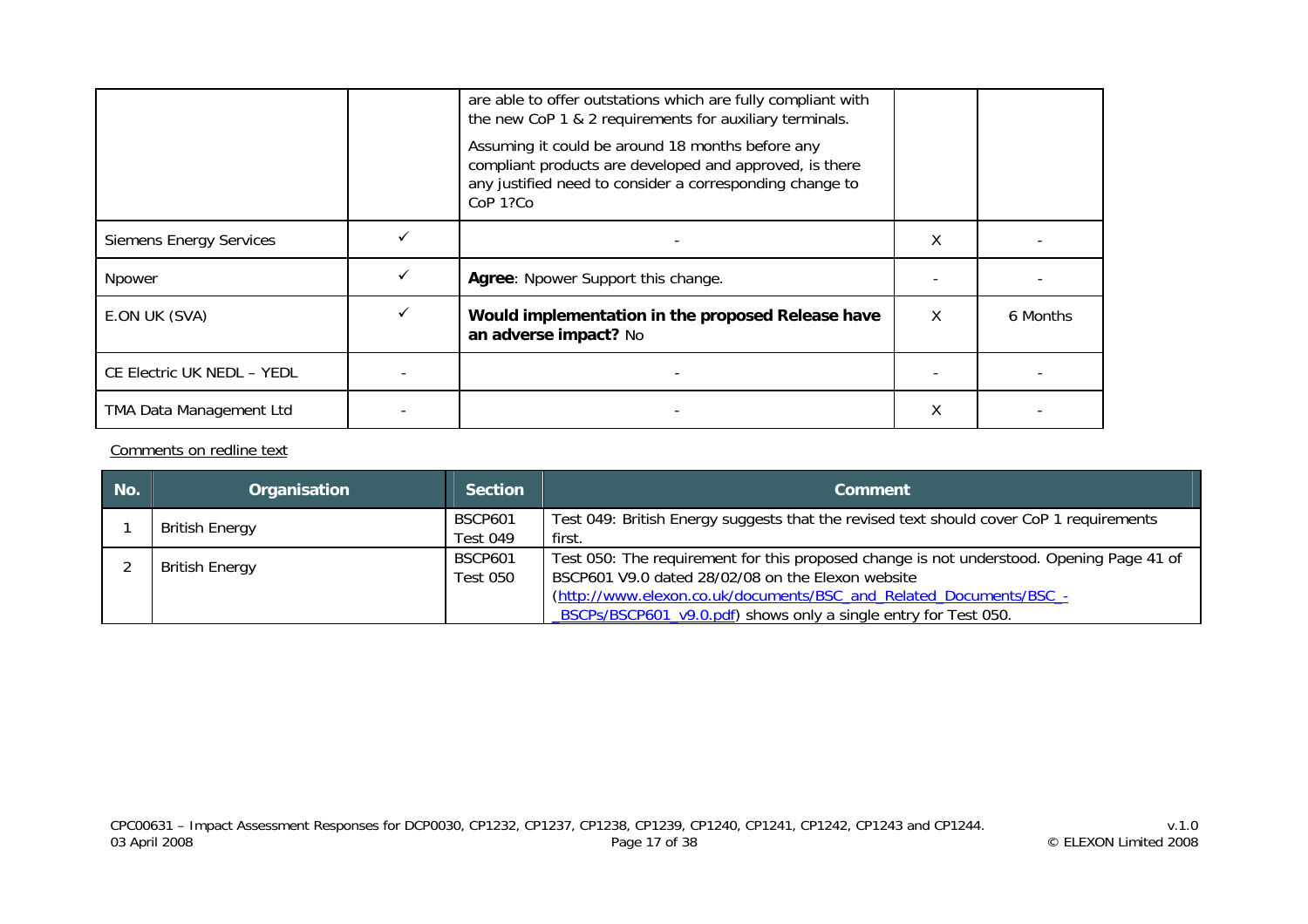## 1237 - Movement of functional requirements in PSL160 to BSCP501 following the creation of generic non-functional PSL100

**Summary of Responses** 

| Organisation                         | <b>Agreement</b><br>$(\sqrt{X})$                                        |              |  |  |  |  |
|--------------------------------------|-------------------------------------------------------------------------|--------------|--|--|--|--|
| <b>TMA Data</b><br>Management Ltd    |                                                                         |              |  |  |  |  |
| <b>Scottish Power</b>                | Supplier, Distributor, HHDC, HHDA, NHHDA, NHHDC, UMSO, MO,<br>MOA, LDSO |              |  |  |  |  |
| Scottish and Southern<br>Energy      | Supplier, Generator, Trader, Party Agent, Distributor, MO, LDSO         | ✓            |  |  |  |  |
| <b>EDF Energy</b>                    | Supplier, NHH Agent and HH MOP                                          | $\checkmark$ |  |  |  |  |
| <b>British Energy</b>                | Supplier, CVA MOA, Trader, Generator                                    |              |  |  |  |  |
| <b>Western Power</b><br>Distribution | Distributor, MOA                                                        |              |  |  |  |  |
| npower                               | Supplier and Supplier Agents                                            | $\checkmark$ |  |  |  |  |
| E.ON U.K.                            | Supplier                                                                |              |  |  |  |  |
| CE Electric UK NEDL -<br><b>YEDL</b> | LDSO & UMSO                                                             |              |  |  |  |  |
| Siemens Energy<br><b>Services</b>    | NHHDA, NHHDC, NHHMO, HHDC, HHDA, HHMO, MOA                              |              |  |  |  |  |
| E.ON UK Energy<br>Services Limited   | HH & NHH DC/DA HH & NHH MO CVA MO                                       |              |  |  |  |  |

| Organisation            | Agreement<br>$(\sqrt{x})$ | <b>Comments</b>                           | Impact<br>$(\checkmark/\checkmark)$ | <b>Days Required to</b><br>Implement |
|-------------------------|---------------------------|-------------------------------------------|-------------------------------------|--------------------------------------|
| TMA Data Management Ltd |                           | -                                         | $\lambda$<br>$\sqrt{ }$             |                                      |
| ScottishPower           |                           | <b>Impact: Documentation Changes only</b> | $\lambda$                           |                                      |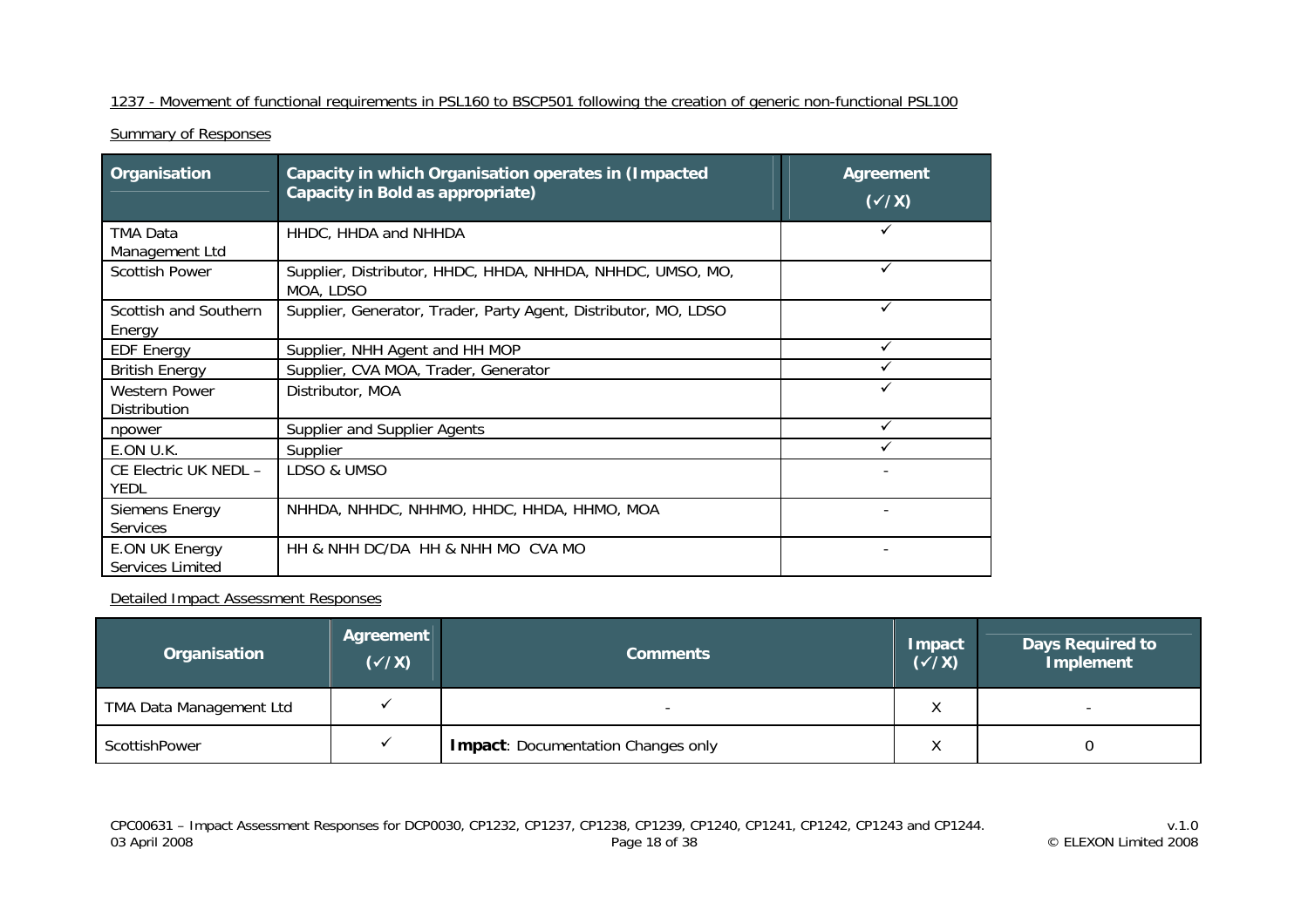| Scottish and Southern Energy              |   | $\overline{\phantom{a}}$                                                                 | X |          |
|-------------------------------------------|---|------------------------------------------------------------------------------------------|---|----------|
| <b>EDF Energy</b>                         |   |                                                                                          | Χ | 0        |
| <b>British Energy</b>                     |   | $\overline{\phantom{0}}$                                                                 | X |          |
| Western Power Distribution                |   | Implementation: No notice required                                                       | X | 0        |
| Npower                                    | ✓ | Agree: Npower Support this change.                                                       | X |          |
| E.ON UK (SVA)                             | ✓ | Agree: We have no issues with moving the functional<br>requirements in PSL160 to BSCP501 | X | 6 Months |
| CE Electric UK NEDL - YEDL                |   |                                                                                          |   |          |
| <b>Siemens Energy Services</b>            |   | $\overline{\phantom{a}}$                                                                 | X |          |
| <b>E.ON UK Energy Services</b><br>Limited |   | Neutral: The proposed change will have no direct impact on<br>our activities             | Χ |          |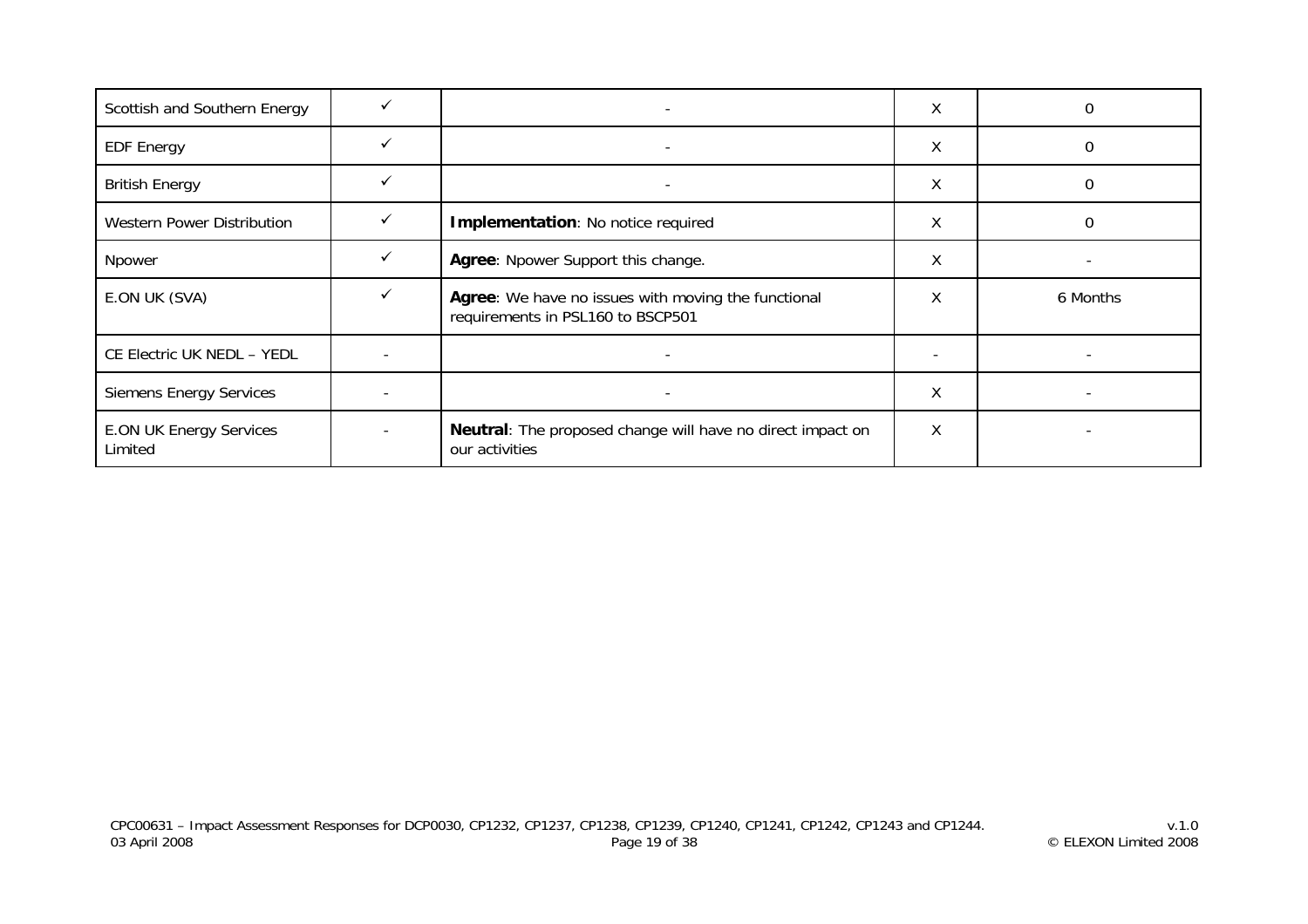## 1238 - Requirement to mandate compliance testing for Meters and Outstations

## **Summary of Responses**

| Organisation                         | <b>Agreement</b><br>$(\sqrt{X})$                                |  |  |  |  |  |
|--------------------------------------|-----------------------------------------------------------------|--|--|--|--|--|
| TMA Data<br>Management Ltd           | HHDC, HHDA and NHHDA                                            |  |  |  |  |  |
| <b>Scottish Power</b>                |                                                                 |  |  |  |  |  |
| Scottish and Southern<br>Energy      | Supplier, Generator, Trader, Party Agent, Distributor, MO, LDSO |  |  |  |  |  |
| <b>EDF Energy</b>                    | Supplier, NHH Agent and HH MOP                                  |  |  |  |  |  |
| Siemens Energy<br><b>Services</b>    | NHHDA, NHHDC, NHHMO, HHDC, HHDA, HHMO, MOA                      |  |  |  |  |  |
| npower                               | Supplier and Supplier Agents                                    |  |  |  |  |  |
| E.ON U.K.                            | Supplier                                                        |  |  |  |  |  |
| CE Electric UK NEDL -<br><b>YEDL</b> | LDSO & UMSO                                                     |  |  |  |  |  |
| <b>IMServ</b>                        | MOP, HHDC                                                       |  |  |  |  |  |
| <b>British Energy</b>                | Supplier, CVA MOA, Trader, Generator                            |  |  |  |  |  |

| Organisation                   | Agreement<br>$(\sqrt{x})$ | <b>Comments</b>                                                                                                                                                                       | <b>Impact</b><br>$(\sqrt{x})$ | <b>Days Required to</b><br><b>Implement</b> |
|--------------------------------|---------------------------|---------------------------------------------------------------------------------------------------------------------------------------------------------------------------------------|-------------------------------|---------------------------------------------|
| <b>TMA Data Management Ltd</b> |                           |                                                                                                                                                                                       | Χ                             |                                             |
| ScottishPower                  |                           | Agree: We would support such a change on the grounds that<br>it would be an improvement on the current situation and apply<br>a more rigorous compliance criteria.<br>Impact: Process |                               | 90                                          |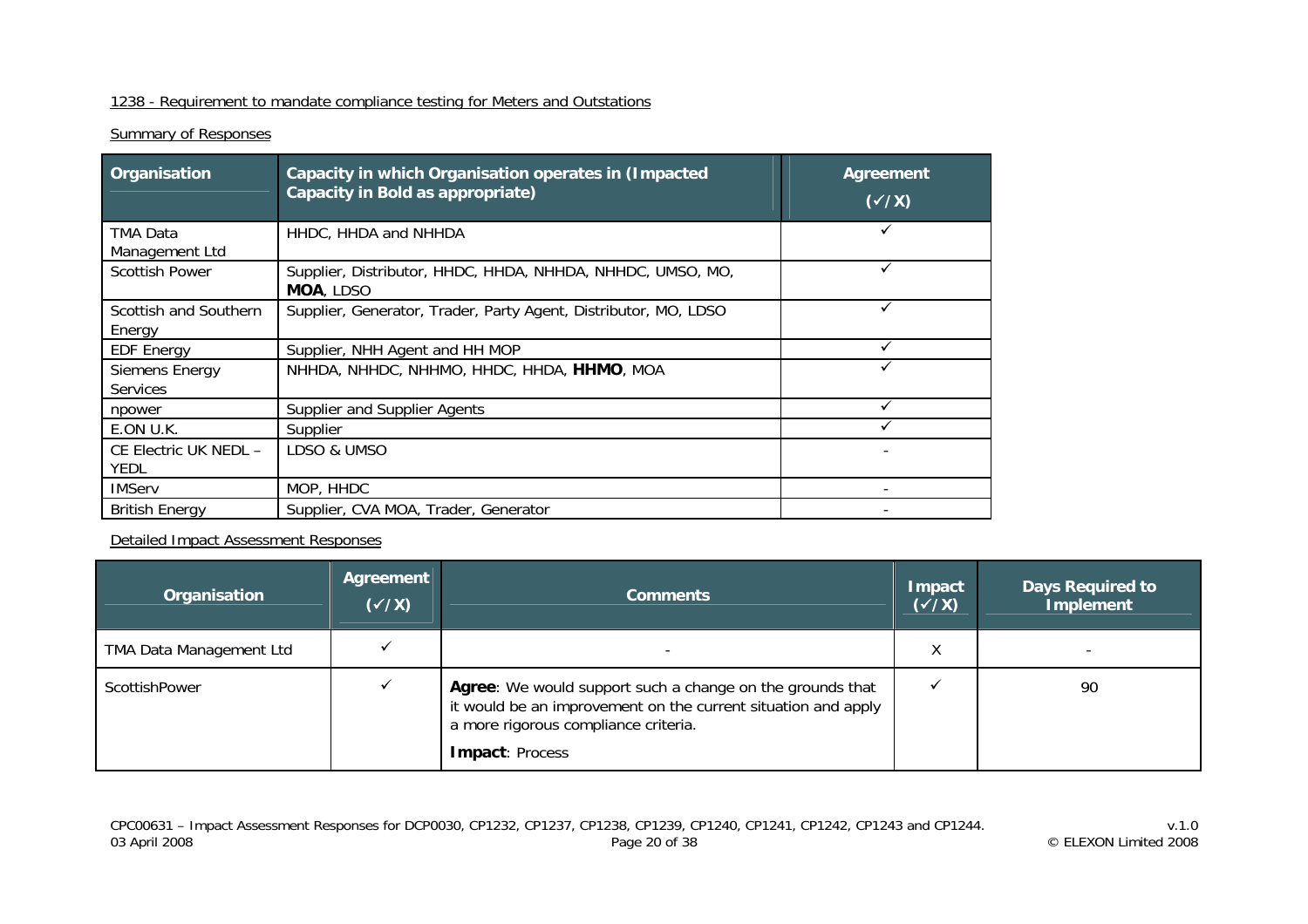| Scottish and Southern Energy   | ✓ |                                                                                                                                                                                                                                                                                                                                                                                                                                                                                                                                                                                                                                                                                                                                                                                                                                                                          | X            | 0        |
|--------------------------------|---|--------------------------------------------------------------------------------------------------------------------------------------------------------------------------------------------------------------------------------------------------------------------------------------------------------------------------------------------------------------------------------------------------------------------------------------------------------------------------------------------------------------------------------------------------------------------------------------------------------------------------------------------------------------------------------------------------------------------------------------------------------------------------------------------------------------------------------------------------------------------------|--------------|----------|
| <b>EDF Energy</b>              | ✓ |                                                                                                                                                                                                                                                                                                                                                                                                                                                                                                                                                                                                                                                                                                                                                                                                                                                                          | X            | 0        |
| <b>Siemens Energy Services</b> | ✓ | Impact: Process Impact<br>Would implementation in the proposed Release have an<br>adverse impact? No adverse impact                                                                                                                                                                                                                                                                                                                                                                                                                                                                                                                                                                                                                                                                                                                                                      | $\checkmark$ | 30       |
| Npower                         | ✓ | Agree: Npower Support this change.                                                                                                                                                                                                                                                                                                                                                                                                                                                                                                                                                                                                                                                                                                                                                                                                                                       | $\mathsf{X}$ |          |
| E.ON UK (SVA)                  | ✓ | Agree: This change will remove ambiguity relating to the<br>compliance of Meters and Outstations                                                                                                                                                                                                                                                                                                                                                                                                                                                                                                                                                                                                                                                                                                                                                                         | X            | 6 Months |
| CE Electric UK NEDL - YEDL     |   |                                                                                                                                                                                                                                                                                                                                                                                                                                                                                                                                                                                                                                                                                                                                                                                                                                                                          |              |          |
| <b>IMServ</b>                  |   | Neutral: Would be better to put obligation in BSC rather than<br>COPs.<br>Other Comments: I agree that an obligation of this type is<br>the best way to remove any confusion that may exist regarding<br>compliance with the CoPs. However in my opinion the CoPs<br>are not the best place for this. In my opinion this obligation<br>would more meaningful if it was put into paragraph 3.2.1 of<br>section L of the BSC:-<br>"All Metering Equipment installed must comply with or exceed<br>the requirements referred to or set out in any relevant Code of<br>Practice (or where no Code of Practice applies, comply with<br>Schedule 7 of the Act), or shall be the subject of and comply<br>with a Metering Dispensation in accordance with paragraph<br>3.4. This compliance must be demonstrated by successfully<br>completing the process defined in BSCP601." | X            | 0        |
| <b>British Energy</b>          |   | Neutral: Due to some reservations, British Energy is neutral<br>on this change proposal. These reservations include :                                                                                                                                                                                                                                                                                                                                                                                                                                                                                                                                                                                                                                                                                                                                                    | X            |          |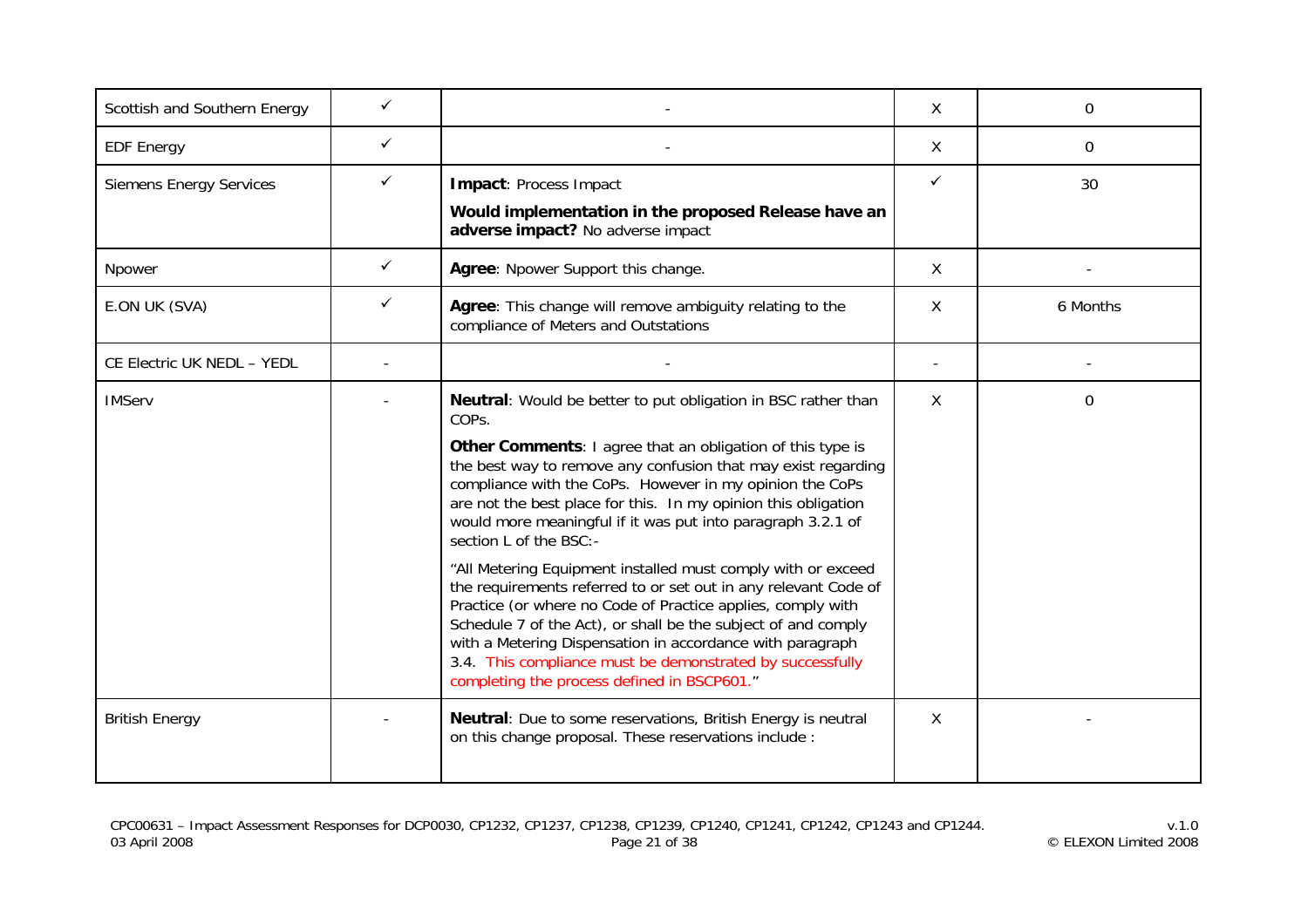| a. Although the requirement for BSCP601 Meter Protocol<br>Approval and Compliance Testing certificates has not been<br>mandatory to-date, British Energy believes the post-Neta<br>market has operated quite successfully without this becoming a<br>significant issue. British Energy is therefore concerned CP1238<br>is seeking to fix a largely non-existent problem.                                                                                          |  |
|--------------------------------------------------------------------------------------------------------------------------------------------------------------------------------------------------------------------------------------------------------------------------------------------------------------------------------------------------------------------------------------------------------------------------------------------------------------------|--|
| b. Under current arrangements Meter Operator Agents and<br>Registrants have the option of either taking the BSCP601 Meter<br>Protocol Approval and Compliance Testing route or of relying<br>on specifying and receiving Code-compliant equipment from<br>manufacturers. The latter may carry a small element of risk,<br>but the dispensation process offers a fall-back.                                                                                         |  |
| c. British Energy recognises there may be a small minority of<br>cases where non-compliant metering systems are knowingly<br>installed in order to save money and/or time. While this<br>practice is deplored and should be discouraged, British Energy<br>does not believe the inclusion of the additional text proposed<br>under CP1238 will prevent such practice in the future. However<br>it will remove an element of choice from the compliant<br>majority. |  |
| d. In the short term there may be few if any CoP1/2/3/5/6<br>products with BSCP601 Meter Protocol Approval and<br>Compliance Testing certificates on the day the CP1238 updated<br>CoPs are released. Like the recent CoP1 & 2 requirement for<br>auxiliary terminals, this may lead to numerous non-<br>compliances and the need for dispensations until<br>manufacturers and other relevant parties implement changes<br>to meet the proposed requirements.      |  |

#### Comments on redline text

| No. | Organisation  | <b>Section</b>                   | <b>Comment</b>                                         |
|-----|---------------|----------------------------------|--------------------------------------------------------|
|     | <b>IMServ</b> | COPS<br>Section 1<br>Paragraph 5 | Suggest moving to paragraph 3.2.1 of section L of BSC. |

v.1.0<br>v.1.0<br>Page 22 of 38 Page 22 of 38 Page 22 of 38 CP1241, CP1242, CP1243 and CP1244.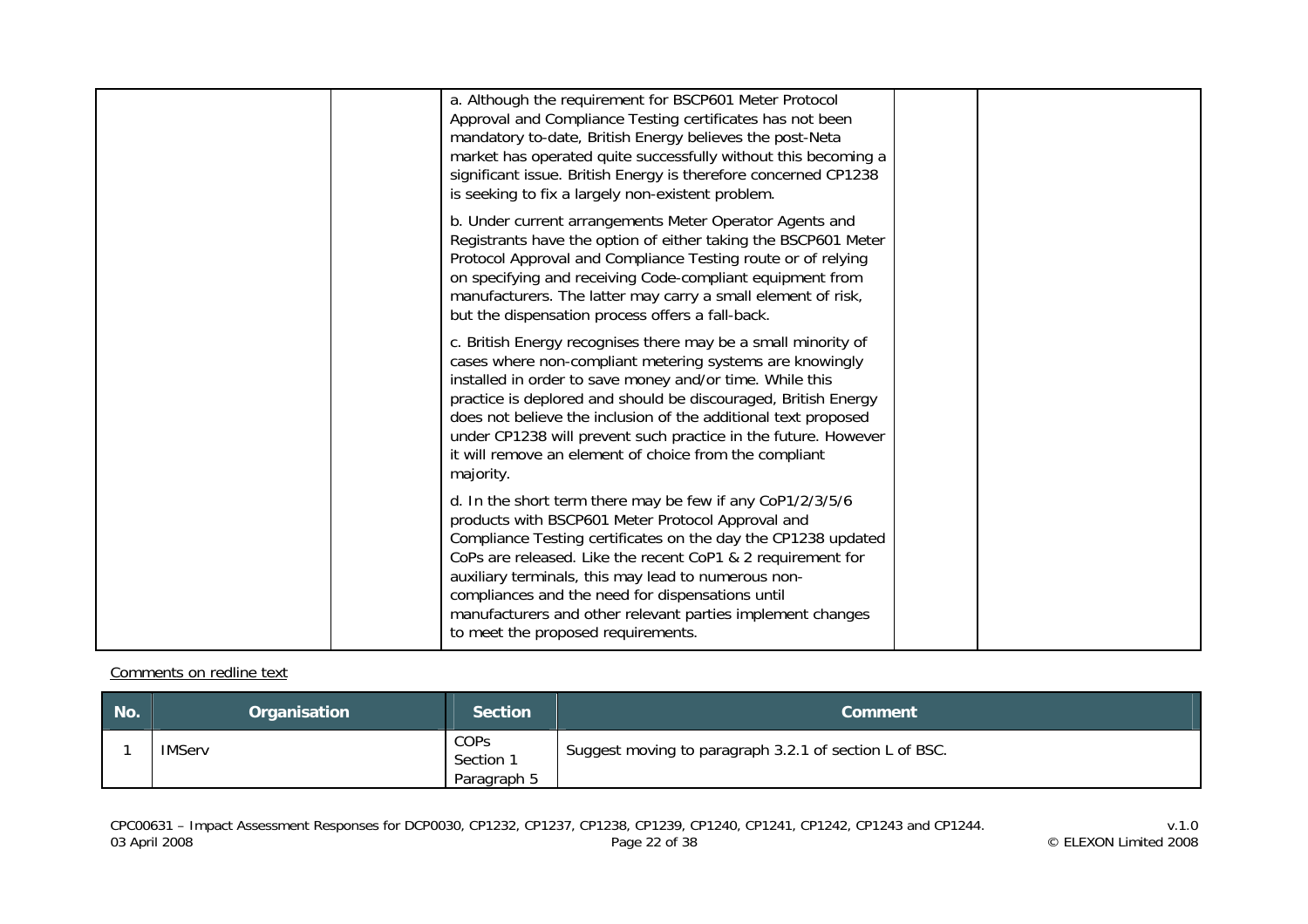## 1239 - Registration of Non-Standard BM Units

## **Summary of Responses**

| Organisation                         | Capacity in which Organisation operates in (Impacted<br>Capacity in Bold as appropriate) | <b>Agreement</b><br>$(\sqrt{X})$ |
|--------------------------------------|------------------------------------------------------------------------------------------|----------------------------------|
| CE Electric UK NEDL -<br><b>YEDL</b> | LDSO & UMSO                                                                              |                                  |
| TMA Data<br>Management Ltd           | HHDC, HHDA and NHHDA                                                                     |                                  |
| <b>Scottish Power</b>                | Supplier, Distributor, Generator, HHDC, HHDA, NHHDA, NHHDC,<br>UMSO, MO, MOA, LDSO       |                                  |
| Scottish and Southern<br>Energy      | Supplier, Generator, Trader, Party Agent, Distributor, MO, LDSO                          |                                  |
| <b>EDF Energy</b>                    | Supplier, NHH Agent and HH MOP                                                           |                                  |
| npower                               | <b>Generation, Supplier and Supplier Agents</b>                                          |                                  |
| <b>British Energy</b>                | Supplier, CVA MOA, Trader, Generator                                                     |                                  |
| Siemens Energy<br><b>Services</b>    | NHHDA, NHHDC, NHHMO, HHDC, HHDA, HHMO, MOA                                               |                                  |
| E.ON UK Energy<br>Services Limited   | HH & NHH DC/DA HH & NHH MO CVA MO                                                        |                                  |

#### Detailed Impact Assessment Responses

| Organisation               | Agreement<br>$(\sqrt{x})$ | <b>Comments</b>                                                                                                                                                               | Impact<br>$(\sqrt{x})$ | <b>Days Required to</b><br><b>Implement</b> |
|----------------------------|---------------------------|-------------------------------------------------------------------------------------------------------------------------------------------------------------------------------|------------------------|---------------------------------------------|
| CE Electric UK NEDL - YEDL |                           | Agree: Beneficial change as adds clarification to process                                                                                                                     | Χ                      |                                             |
| TMA Data Management Ltd    |                           | Agree: Agree to the change but would like to see clearly set<br>timescales (please see other comments).                                                                       |                        |                                             |
|                            |                           | Other Comments: It would be better to clearly set minimum<br>timescales to notify the BSC of a non-standard BMU<br>registration rather than stipulate it must be more than 30 |                        |                                             |

v.1.0<br>v.1.0<br>Page 23 of 38 Page 23 of 38 Page 23 of 38 CP1241, CP1242, CP1243 and CP1244.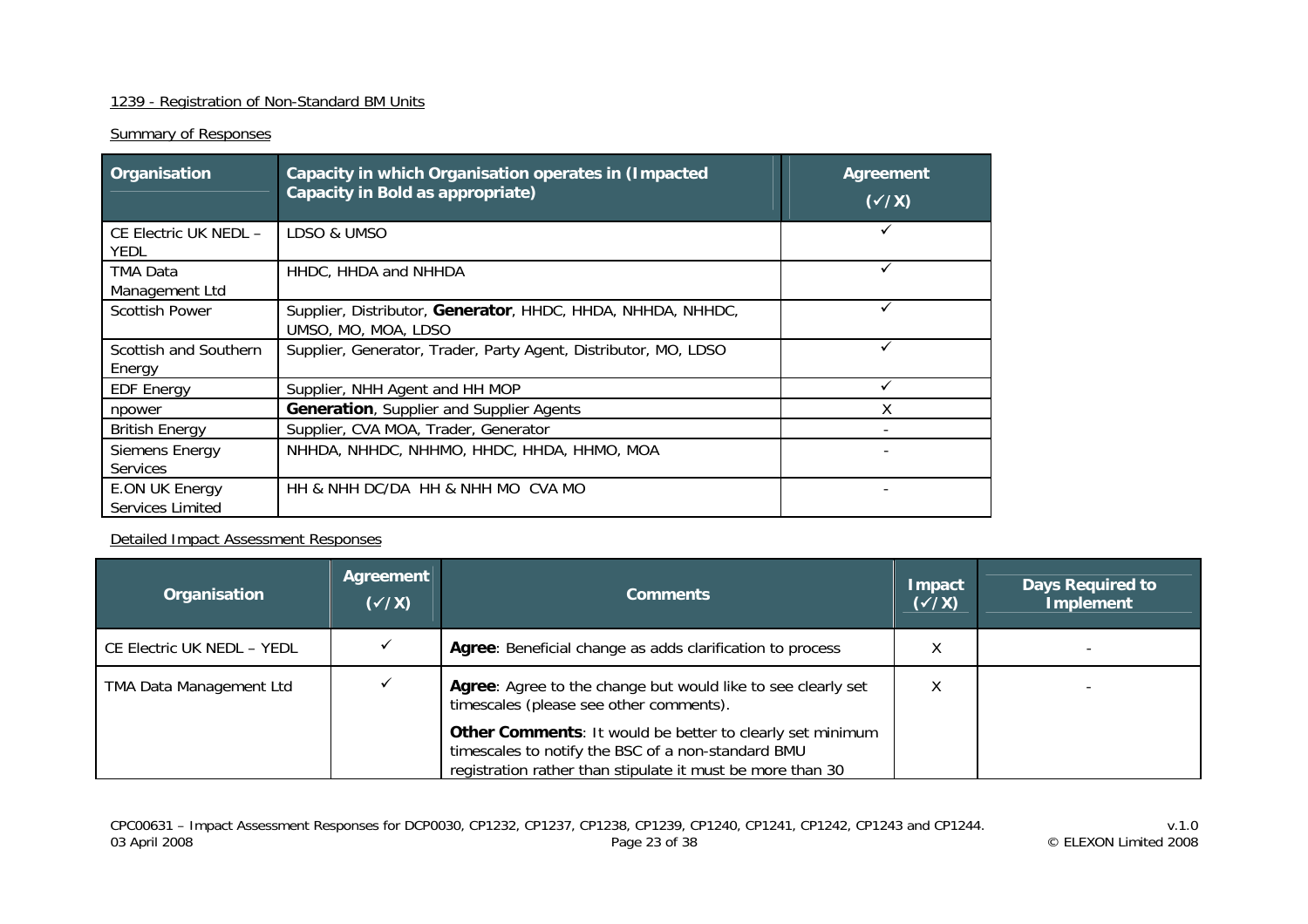|                                |   | working days.<br>Elexon from past registration processes should be able to<br>estimate the extra number of days required for the review of<br>non standard BMU                                                                                                                                                                                                                                                                                                                                                                                                                                                                                                                                                                                                                                                                |    |    |
|--------------------------------|---|-------------------------------------------------------------------------------------------------------------------------------------------------------------------------------------------------------------------------------------------------------------------------------------------------------------------------------------------------------------------------------------------------------------------------------------------------------------------------------------------------------------------------------------------------------------------------------------------------------------------------------------------------------------------------------------------------------------------------------------------------------------------------------------------------------------------------------|----|----|
| ScottishPower                  | ✓ | <b>Impact: Manual Process Change</b><br>Would implementation in the proposed Release have an<br>adverse impact? no                                                                                                                                                                                                                                                                                                                                                                                                                                                                                                                                                                                                                                                                                                            | ✓  | 10 |
| Scottish and Southern Energy   | ✓ |                                                                                                                                                                                                                                                                                                                                                                                                                                                                                                                                                                                                                                                                                                                                                                                                                               | X  | 0  |
| <b>EDF Energy</b>              | ✓ |                                                                                                                                                                                                                                                                                                                                                                                                                                                                                                                                                                                                                                                                                                                                                                                                                               | X. | 0  |
| Npower                         | X | Disagree: Npower reject this change.<br>Impact: Processes<br>Implementation: 3 months minimum from agreement would<br>be required for implementation<br>Other Comments: Many BMUs in our existing power station<br>sites are non-standard and flexibility is required to<br>accommodate changes in site configuration.<br>New BMUs associated with wind farms are expected to be non-<br>standard.<br>The present proposal as drafted has the timescale for<br>registering non-standard BMUs as open-ended. To<br>accommodate planning requirements etc it is essential that the<br>timescales are defined and quantified. Npower feel that 60 -<br>90 working days would be an acceptable level for this.<br>Should this change go ahead it could delay the commercial<br>operation of a BMU for an unknown periods of time. | ✓  |    |
| <b>British Energy</b>          |   |                                                                                                                                                                                                                                                                                                                                                                                                                                                                                                                                                                                                                                                                                                                                                                                                                               | X  |    |
| <b>Siemens Energy Services</b> |   |                                                                                                                                                                                                                                                                                                                                                                                                                                                                                                                                                                                                                                                                                                                                                                                                                               | X  |    |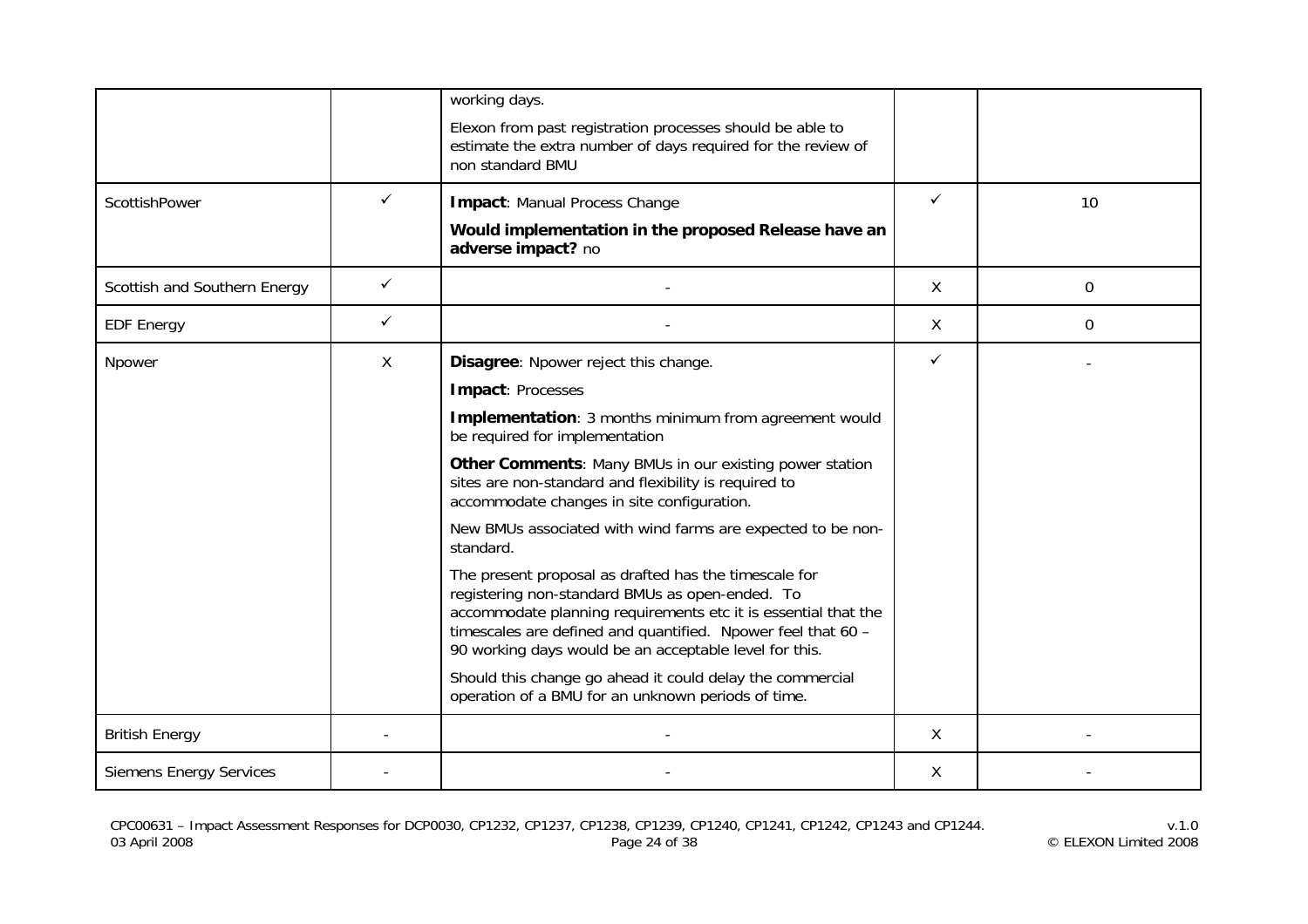| <b>E.ON UK Energy Services</b><br>Limited |  | <b>Neutral:</b> The proposed change will have no direct impact on<br>our activities |  |  |
|-------------------------------------------|--|-------------------------------------------------------------------------------------|--|--|
|-------------------------------------------|--|-------------------------------------------------------------------------------------|--|--|

Comments on redline text

| No. | Organisation | <b>Section</b>                                                                        | <b>Comment</b>                                                                                                                                                                                                       |
|-----|--------------|---------------------------------------------------------------------------------------|----------------------------------------------------------------------------------------------------------------------------------------------------------------------------------------------------------------------|
|     | Npower       | BSCP15_re<br>dlined_v0.2<br>Pg1, point<br>$1.3$ and<br>Pg2, point<br>1.3<br>continued | While it is stated that the length of time required is "more than 30WD", there is no upper<br>limit set into this, which would compromise the ability to incorporate non-standard BMU<br>registrations into projects |
|     | Npower       | BSCP15_re<br>dlined_v0.2<br>$3.1.1$ , pg $3$                                          | As above                                                                                                                                                                                                             |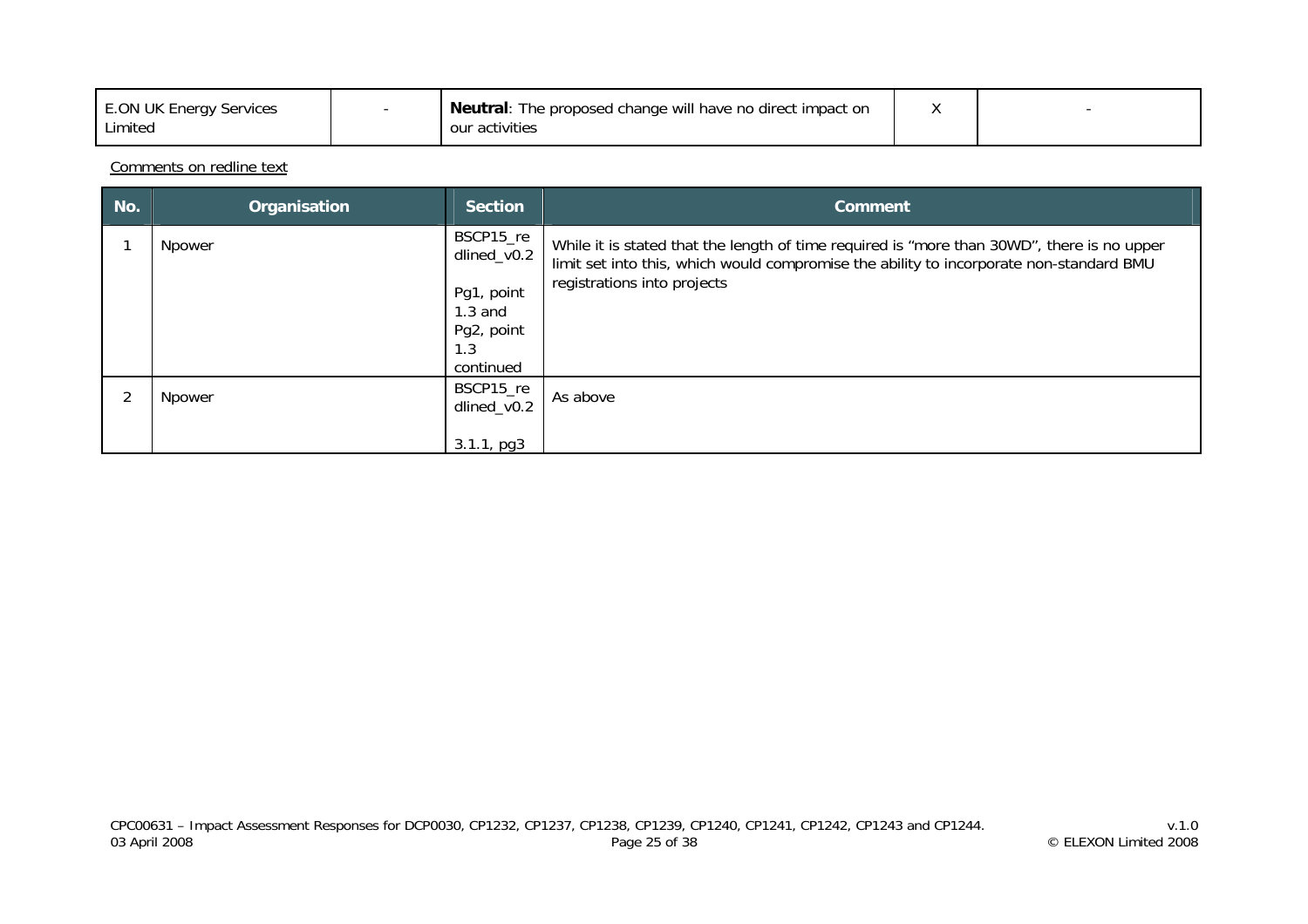#### 1240 - Reinforcement of the legal status of the Qualification Service Provider under the BSCP537 Qualification Letter

**Summary of Responses** 

| Organisation                              | Capacity in which Organisation operates in (Impacted<br>Capacity in Bold as appropriate) | <b>Agreement</b><br>$(\sqrt{x})$ |
|-------------------------------------------|------------------------------------------------------------------------------------------|----------------------------------|
| <b>Scottish Power</b>                     | Supplier, Distributor, Generator, HHDC, HHDA, NHHDA, NHHDC,<br>UMSO, MO, MOA, LDSO       | ✓                                |
| Scottish and Southern<br>Energy           | Supplier, Generator, Trader, Party Agent, Distributor, MO, LDSO                          | ✓                                |
| <b>EDF Energy</b>                         | Supplier, NHH Agent and HH MOP                                                           | ✓                                |
| <b>Western Power</b><br>Distribution      | Distributor, MOA                                                                         |                                  |
| npower                                    | Supplier and Supplier Agents                                                             | ✓                                |
| E.ON U.K.                                 | Supplier                                                                                 | ✓                                |
| <b>British Energy</b>                     | Supplier, CVA MOA, Trader, Generator                                                     | X                                |
| CE Electric UK NEDL -<br><b>YEDL</b>      | LDSO & UMSO                                                                              |                                  |
| <b>TMA Data</b><br>Management Ltd         | <b>HHDC, HHDA and NHHDA</b>                                                              |                                  |
| Siemens Energy<br><b>Services</b>         | NHHDA, NHHDC, NHHMO, HHDC, HHDA, HHMO, MOA                                               |                                  |
| <b>E.ON UK Energy</b><br>Services Limited | HH & NHH DC/DA HH & NHH MO CVA MO                                                        |                                  |

| Organisation                 | Agreement<br>$(\sqrt{x})$ | <b>Comments</b>                           | <b>Impact</b><br>$(\sqrt{X})$ | <b>Days Required to</b><br>Implement |
|------------------------------|---------------------------|-------------------------------------------|-------------------------------|--------------------------------------|
| ScottishPower                |                           | <b>Impact: Documentation Changes only</b> |                               |                                      |
| Scottish and Southern Energy |                           |                                           | $\lambda$                     |                                      |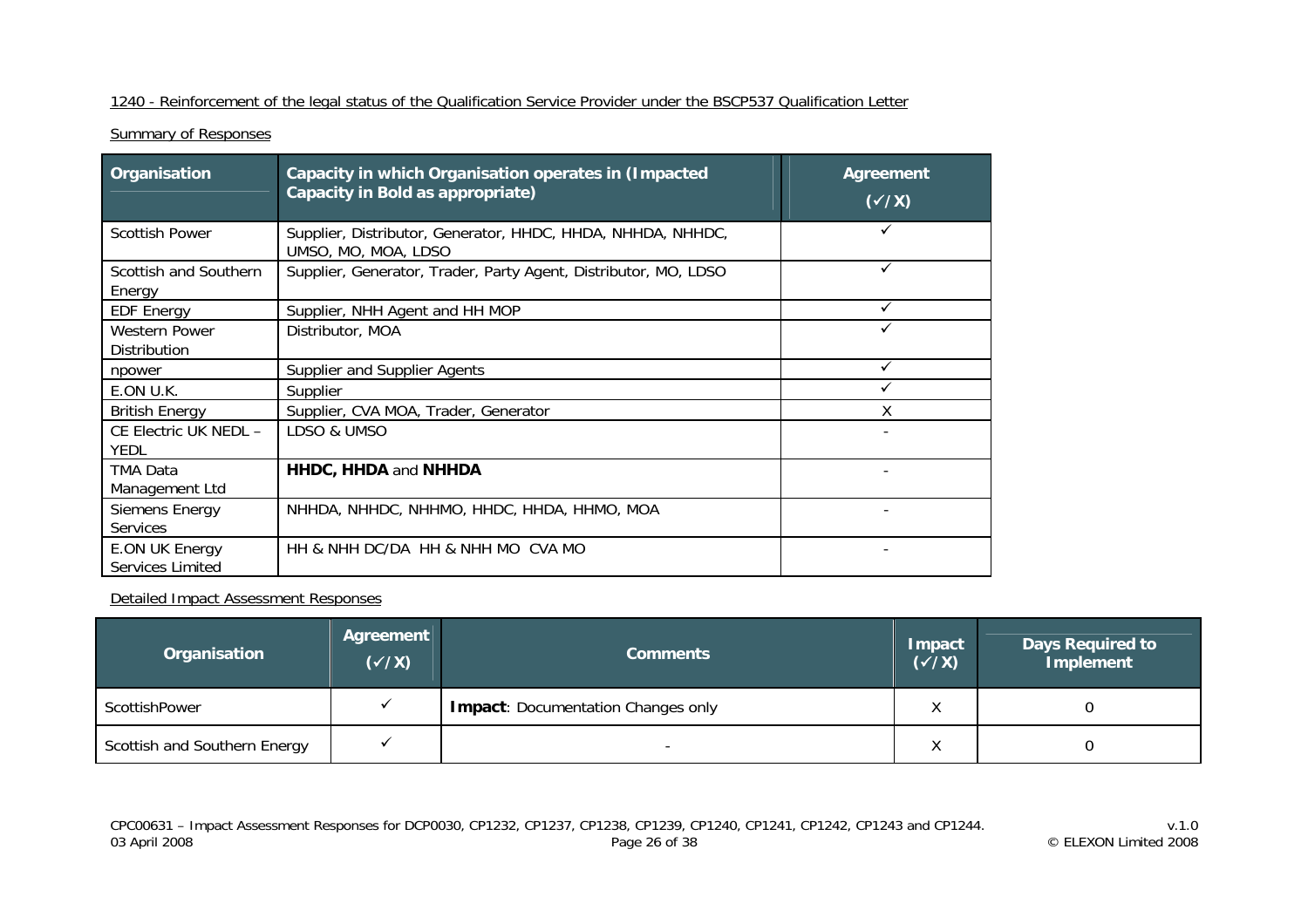| <b>EDF Energy</b>                         |              |                                                                                                                                                                                                                                                                                                    | X | 0        |
|-------------------------------------------|--------------|----------------------------------------------------------------------------------------------------------------------------------------------------------------------------------------------------------------------------------------------------------------------------------------------------|---|----------|
| <b>Western Power Distribution</b>         | $\checkmark$ | Implementation: No notice required                                                                                                                                                                                                                                                                 | X | 0        |
| Npower                                    | $\checkmark$ | X<br>Agree: Npower agree this change.<br>Other Comments: Npower query if there is a requirement for<br>some clarification wording to make it clear that an applicant<br>may bring an action where the acts or omissions of the agent<br>or service provider are criminal, dishonest or fraudulent. |   |          |
| E.ON UK (SVA)                             | ✓            | Agree: No issues have been identified with the proposed text<br>which reinforces the existing wording within BSCP537                                                                                                                                                                               | X | 6 Months |
| <b>British Energy</b>                     | X            | Disagree: This is an example of where a role that is tendered<br>for has been accepted and agreed to but then the rules are<br>being changed after the event. We are of the opinion that the<br>current wording would suffice.                                                                     | X |          |
| CE Electric UK NEDL - YEDL                |              |                                                                                                                                                                                                                                                                                                    |   |          |
| TMA Data Management Ltd                   |              | Impact: Ad-hoc processes of qualification and re-qualification<br>Would implementation in the proposed Release have an<br>adverse impact? No                                                                                                                                                       |   | 0        |
| <b>Siemens Energy Services</b>            |              |                                                                                                                                                                                                                                                                                                    | X |          |
| <b>E.ON UK Energy Services</b><br>Limited |              | Neutral: The proposed change will have no direct impact on<br>our activities                                                                                                                                                                                                                       | X |          |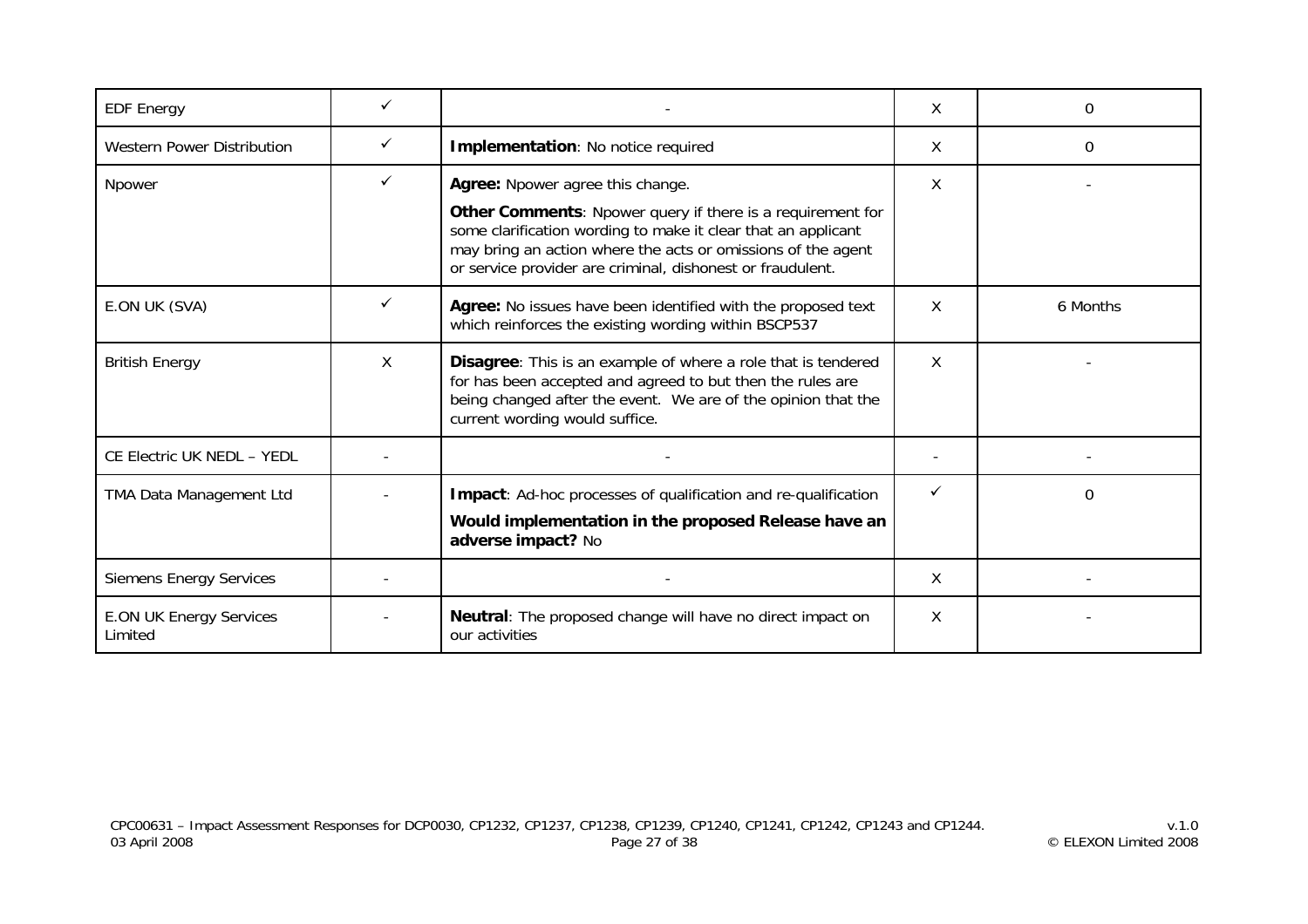## 1241 - Clarification of Interest payments by Non-Paying BSC Debtors

## **Summary of Responses**

| Organisation                         | Capacity in which Organisation operates in (Impacted<br>Capacity in Bold as appropriate) | <b>Agreement</b><br>$(\sqrt{X})$ |
|--------------------------------------|------------------------------------------------------------------------------------------|----------------------------------|
| <b>Scottish Power</b>                | Supplier, Distributor, Generator, HHDC, HHDA, NHHDA, NHHDC,<br>UMSO, MO, MOA, LDSO       |                                  |
| Scottish and Southern<br>Energy      | Supplier, Generator, Trader, Party Agent, Distributor, MO, LDSO                          |                                  |
| <b>EDF Energy</b>                    | Supplier, NHH Agent and HH MOP                                                           |                                  |
| npower                               | Supplier and Supplier Agents                                                             |                                  |
| CE Electric UK NEDL -<br><b>YEDL</b> | LDSO & UMSO                                                                              |                                  |
| TMA Data<br>Management Ltd           | HHDC, HHDA and NHHDA                                                                     |                                  |
| <b>British Energy</b>                | Supplier, CVA MOA, Trader, Generator                                                     |                                  |
| Siemens Energy<br><b>Services</b>    | NHHDA, NHHDC, NHHMO, HHDC, HHDA, HHMO, MOA                                               |                                  |
| E.ON UK Energy<br>Services Limited   | HH & NHH DC/DA HH & NHH MO CVA MO                                                        |                                  |

Detailed Impact Assessment Responses

| Organisation                 | Agreement<br>$(\sqrt{x})$ | <b>Comments</b>                                                                                                                                                         | Impact<br>$(\sqrt{x})$ | <b>Days Required to</b><br><b>Implement</b> |
|------------------------------|---------------------------|-------------------------------------------------------------------------------------------------------------------------------------------------------------------------|------------------------|---------------------------------------------|
| ScottishPower                |                           | Agree: Change seems to be a sensible way to clarify the post<br>P214 position for Parties. No change to the current position,<br>just a clarification of that position. | Χ                      |                                             |
| Scottish and Southern Energy |                           |                                                                                                                                                                         | ⋏                      |                                             |
| <b>EDF Energy</b>            |                           |                                                                                                                                                                         | ⋏                      |                                             |

v.1.0<br>v.1.0<br>Page 28 of 38 Page 28 of 38 Page 28 of 38 CP1241, CP1242, CP1243 and CP1244.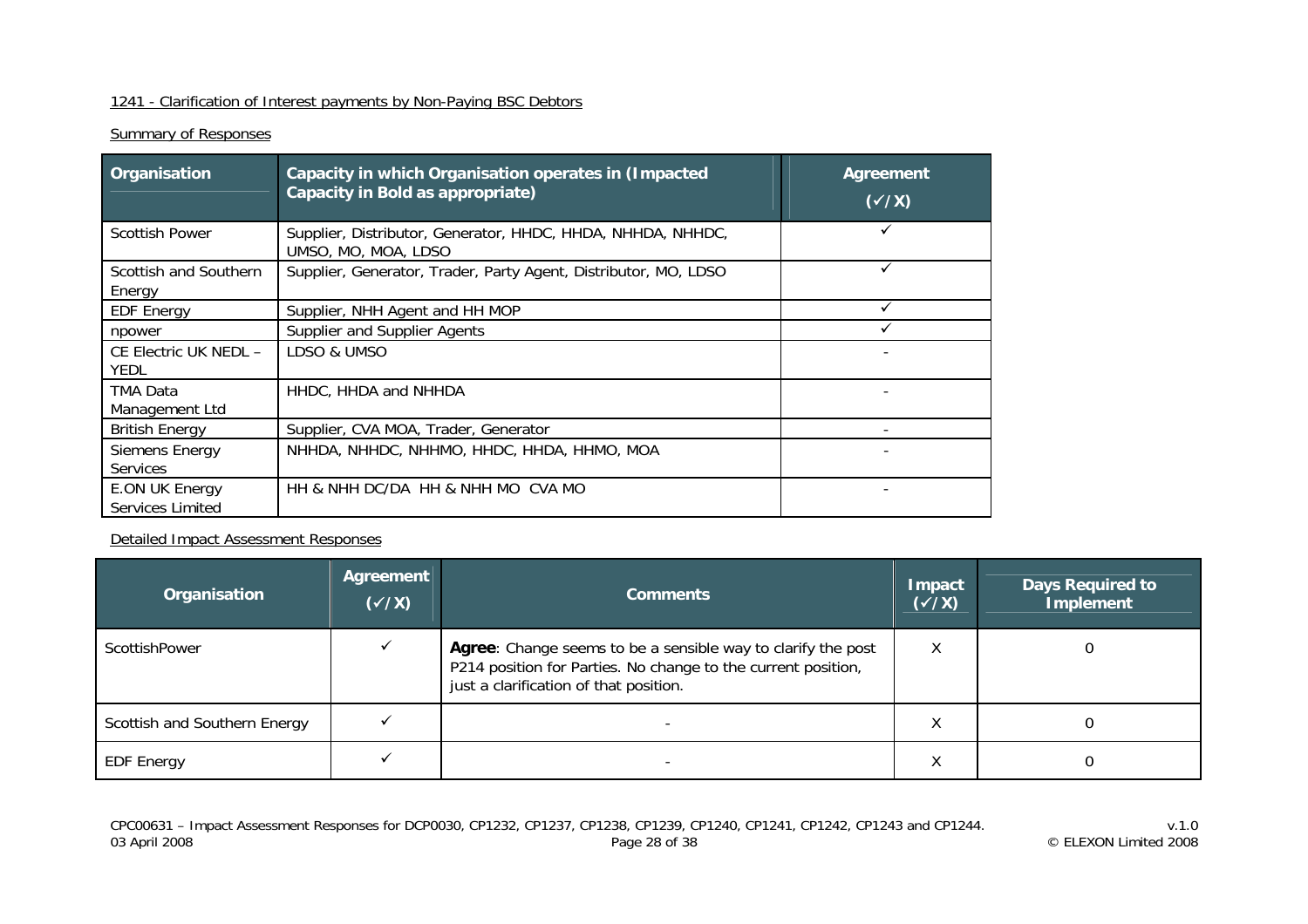| Npower                                    | Agree: Npower approve this change – though have one query<br>regarding the application of interest on the date of payment.                                                               | X |  |
|-------------------------------------------|------------------------------------------------------------------------------------------------------------------------------------------------------------------------------------------|---|--|
|                                           | <b>Other Comments: Npower support the clarification of the</b><br>Non-Paying BSC Debtors process.                                                                                        |   |  |
|                                           | We do however have one comment, which that that greater<br>clarity would be appreciated as regards the application of<br>interest on the day of payment:                                 |   |  |
|                                           | Should a debt be outstanding, and payment received on a<br>given date, will interest still be charged for that given day,<br>given that the payment may only clear at an arbitrary time? |   |  |
|                                           | It could potentially be punitive should interest be charged on<br>an outstanding balance, when payment had been made.                                                                    |   |  |
| CE Electric UK NEDL - YEDL                |                                                                                                                                                                                          |   |  |
| TMA Data Management Ltd                   |                                                                                                                                                                                          | X |  |
| <b>British Energy</b>                     |                                                                                                                                                                                          | X |  |
| <b>Siemens Energy Services</b>            |                                                                                                                                                                                          | X |  |
| <b>E.ON UK Energy Services</b><br>Limited | <b>Neutral:</b> The proposed change will have no direct impact on<br>our activities                                                                                                      | X |  |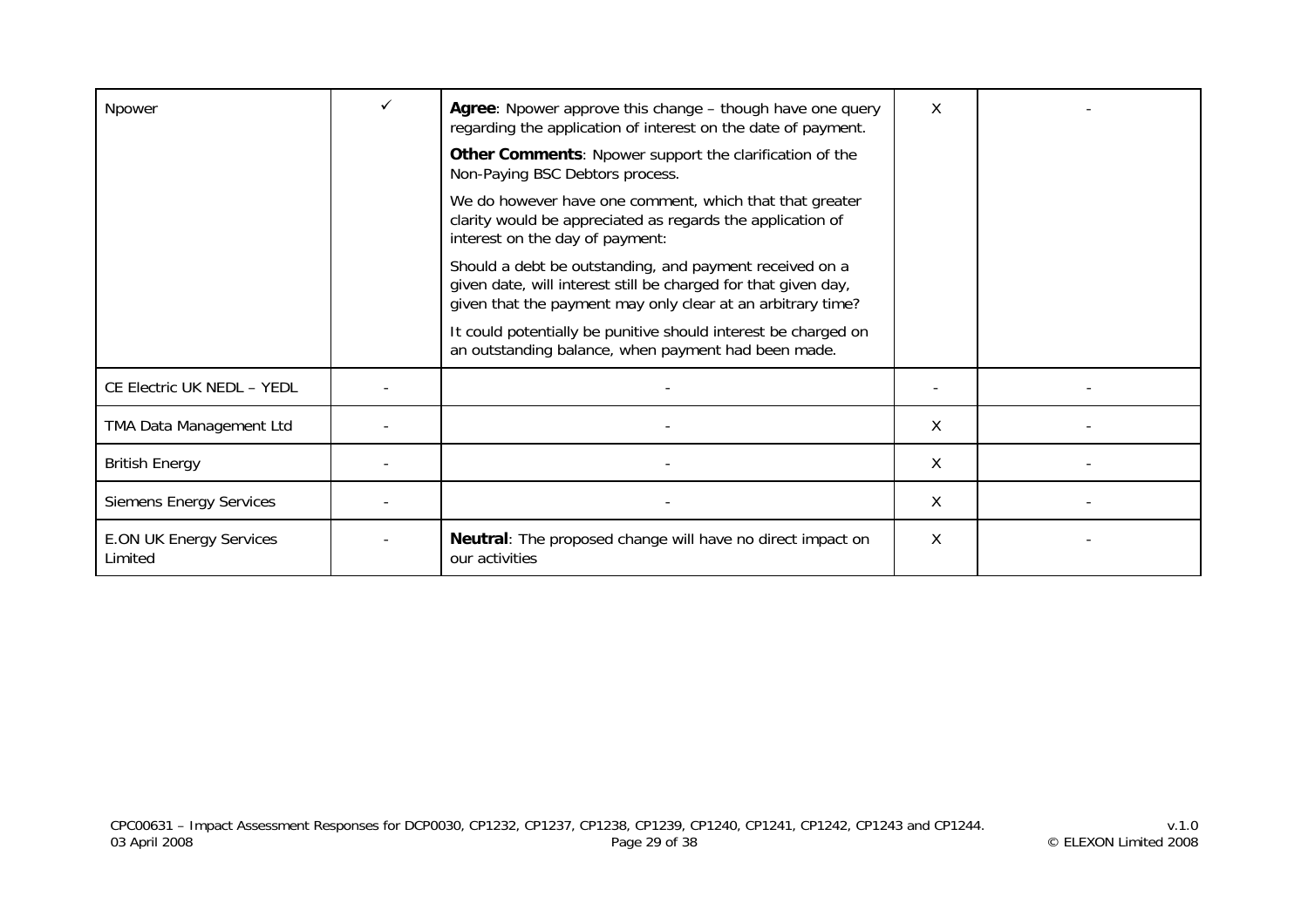## 1242 - Movement of the functional requirements within PSL180 into BSCP06.

## **Summary of Responses**

| Organisation                                     | Capacity in which Organisation operates in (Impacted<br>Capacity in Bold as appropriate) | <b>Agreement</b><br>$(\checkmark$ /X) |
|--------------------------------------------------|------------------------------------------------------------------------------------------|---------------------------------------|
| TMA Data<br>Management Ltd                       | HHDC, HHDA and NHHDA                                                                     |                                       |
| <b>Scottish Power</b>                            | Supplier, Distributor, Generator, HHDC, HHDA, NHHDA, NHHDC,<br>UMSO, MO, MOA, LDSO       |                                       |
| Scottish and Southern<br>Energy                  | Supplier, Generator, Trader, Party Agent, Distributor, MO, LDSO                          |                                       |
| <b>EDF Energy</b>                                | Supplier, NHH Agent and HH MOP                                                           |                                       |
| <b>British Energy</b>                            | Supplier, CVA MOA, Trader, Generator                                                     |                                       |
| Siemens Energy<br><b>Services</b>                | NHHDA, NHHDC, NHHMO, HHDC, HHDA, HHMO, MOA, CVA MO                                       |                                       |
| <b>E.ON UK Energy</b><br><b>Services Limited</b> | HH & NHH DC/DA HH & NHH MO CVA MO                                                        |                                       |
| npower                                           | Supplier and Supplier Agents                                                             |                                       |
| E.ON U.K.                                        | Supplier                                                                                 |                                       |
| CE Electric UK NEDL -<br><b>YEDL</b>             | LDSO & UMSO                                                                              |                                       |

| Organisation                 | Agreement<br>$(\sqrt{x})$ | <b>Comments</b>                           | Impact<br>$(\sqrt{x})$ | <b>Days Required to</b><br>Implement |
|------------------------------|---------------------------|-------------------------------------------|------------------------|--------------------------------------|
| TMA Data Management Ltd      |                           | $\overline{\phantom{a}}$                  | Χ                      |                                      |
| ScottishPower                |                           | <b>Impact:</b> Documentation Changes only | Χ                      |                                      |
| Scottish and Southern Energy |                           |                                           | Χ                      |                                      |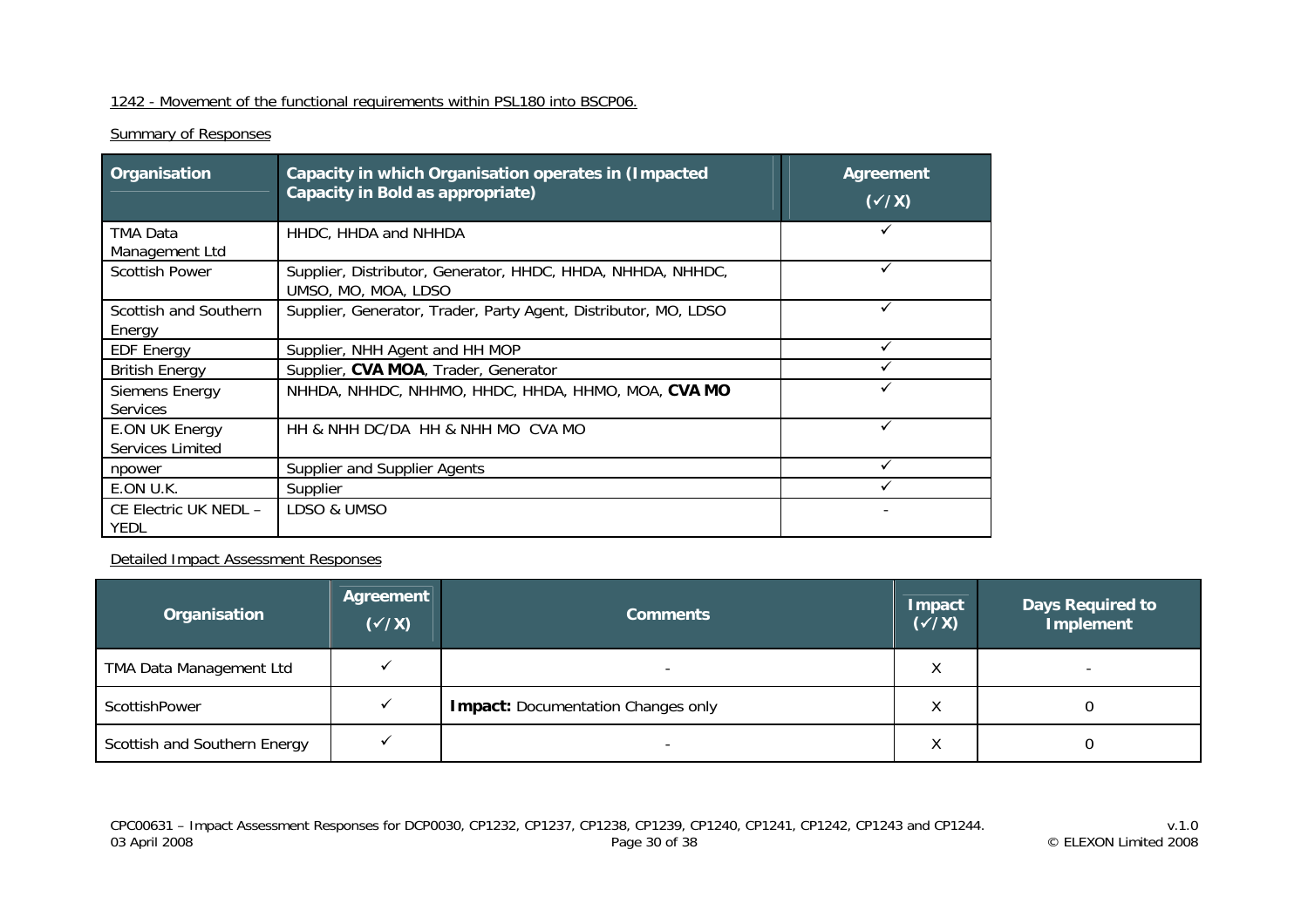| <b>EDF Energy</b>                         |   |                                                                                                                                                 | X | 0        |
|-------------------------------------------|---|-------------------------------------------------------------------------------------------------------------------------------------------------|---|----------|
| <b>British Energy</b>                     |   | Impact: Updates to existing business processes to ensure the<br>correct CSD is referenced for CVA MOA functional<br>requirements.               |   | 30       |
| <b>Siemens Energy Services</b>            | ✓ | Impact: Process Change<br>Would implementation in the proposed Release have an<br>adverse impact? No adverse impact                             |   | 30       |
| <b>E.ON UK Energy Services</b><br>Limited |   | Agree: This change is in line with previously agreed strategic<br>objectives.<br><b>Impact:</b> Internal compliance tools will require updating |   |          |
| Npower                                    |   | Agree: Npower agree the change                                                                                                                  | χ |          |
| E.ON UK (SVA)                             |   | Agree: We have no issues with moving the functional<br>requirements in PSL180 to BSCP06                                                         | X | 6 Months |
| CE Electric UK NEDL - YEDL                |   |                                                                                                                                                 |   |          |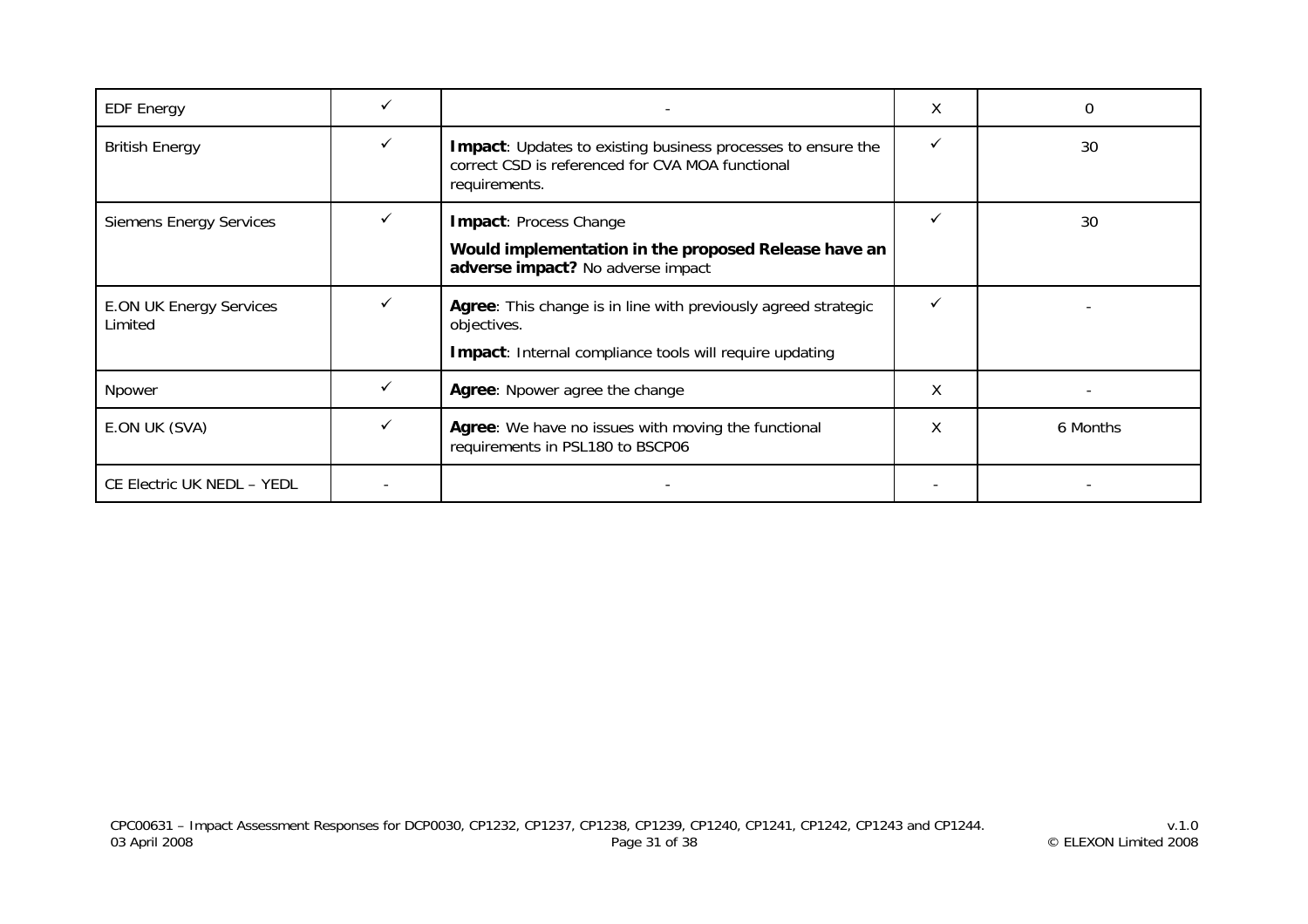## 1243 - Mandating HHDC checks on quality of Meter Technical Details

## **Summary of Responses**

| Organisation                           | Capacity in which Organisation operates in<br>(Impacted Capacity in Bold as appropriate) | <b>Agreement</b><br>$(\sqrt{X})$ |
|----------------------------------------|------------------------------------------------------------------------------------------|----------------------------------|
| Stark Software International Limited   | <b>HHDC</b>                                                                              |                                  |
| CE Electric UK NEDL - YEDL             | LDSO & UMSO                                                                              |                                  |
| <b>IMServ</b>                          | MOP, HHDC                                                                                |                                  |
| <b>Scottish Power</b>                  | Supplier, Distributor, Generator, HHDC, HHDA,<br>NHHDA, NHHDC, UMSO, MO, MOA, LDSO       |                                  |
| Scottish and Southern Energy           | Supplier, Generator, Trader, Party Agent, Distributor,<br>MO, LDSO                       |                                  |
| <b>EDF Energy</b>                      | Supplier, NHH Agent and HH MOP                                                           |                                  |
| <b>E.ON UK Energy Services Limited</b> | HH & NHH DC/DA HH & NHH MO CVA MO                                                        |                                  |
| npower                                 | Supplier and Supplier Agents                                                             |                                  |
| E.ON U.K.                              | Supplier                                                                                 |                                  |
| TMA Data Management Ltd                | HHDC, HHDA and NHHDA                                                                     | Χ                                |
| <b>British Energy</b>                  | Supplier, CVA MOA, Trader, Generator                                                     | x                                |
| <b>BizzEnergy Ltd</b>                  | <b>Supplier</b>                                                                          |                                  |

| Organisation                            | Agreement<br>$(\sqrt{x})$ | <b>Comments</b>                                                                                               | <b>Impact</b><br>$(\sqrt{X})$ | <b>Days Required to</b><br><b>Implement</b> |
|-----------------------------------------|---------------------------|---------------------------------------------------------------------------------------------------------------|-------------------------------|---------------------------------------------|
| Stark Software International<br>Limited |                           | Agree: We agree that this change will reduce the chance of<br>COP3 check meters being treated as main meters. |                               | 30                                          |
|                                         |                           | <b>Impact:</b> Additional procedure to formalise the ad-hoc process<br>that is already in place.              |                               |                                             |
|                                         |                           | Would implementation in the proposed Release have an<br>adverse impact? No                                    |                               |                                             |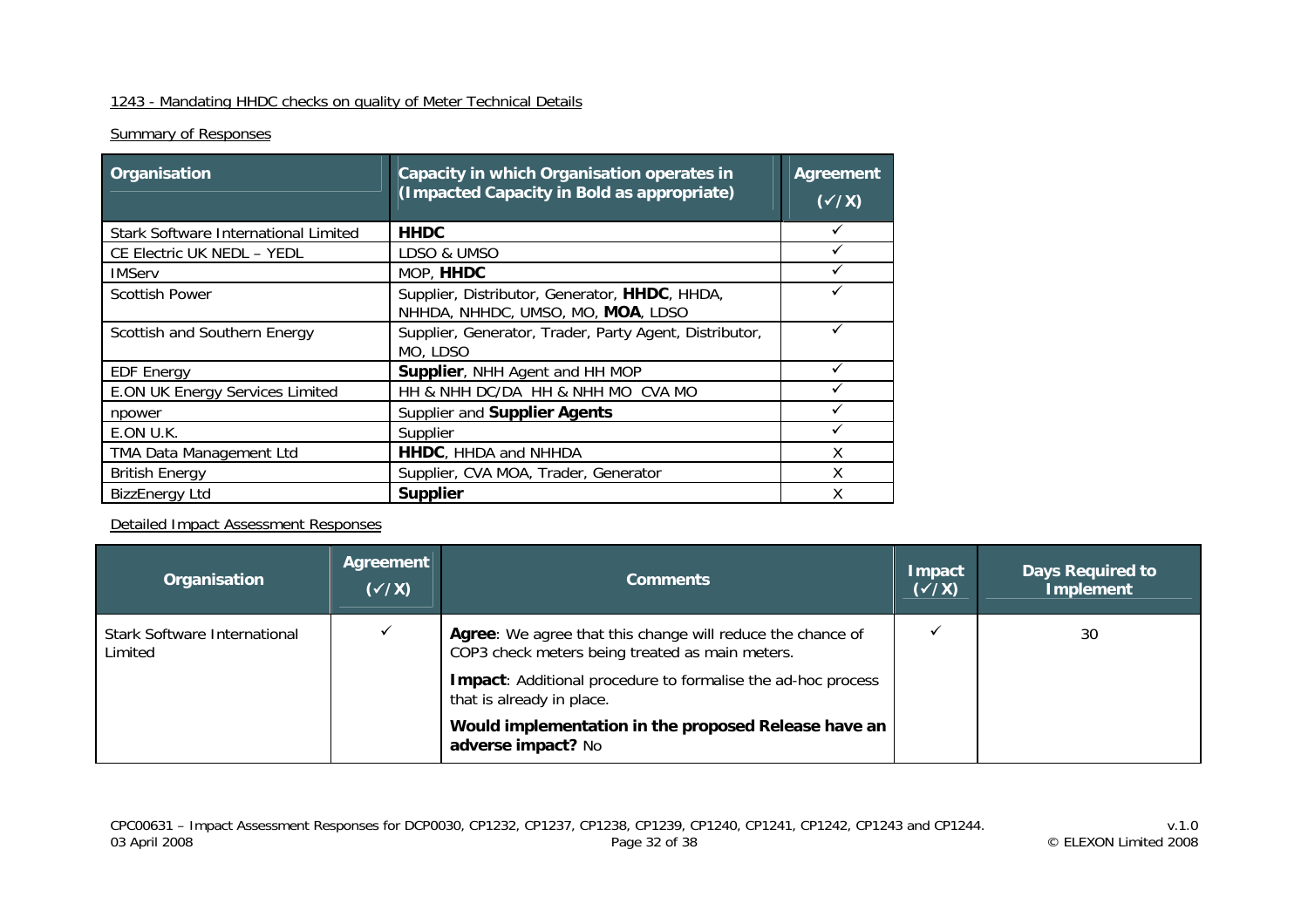| CE Electric UK NEDL - YEDL                | $\checkmark$ |                                                                                                                                                                                                                                                                                                                                                                                                         | X            |          |
|-------------------------------------------|--------------|---------------------------------------------------------------------------------------------------------------------------------------------------------------------------------------------------------------------------------------------------------------------------------------------------------------------------------------------------------------------------------------------------------|--------------|----------|
| <b>IMServ</b>                             | ✓            | Impact: Minor potential changes to existing reporting.<br>Would implementation in the proposed Release have an<br>adverse impact? No                                                                                                                                                                                                                                                                    | $\checkmark$ | 90       |
| ScottishPower                             | ✓            | Agree: We believe that this change will help resolve the issue<br>at hand and lead to resolving any error being passed into<br>Settlement, thus benefitting the entire industry. Though the<br>materiality of the error may be not prove to be significant it<br>would be to the benefit of everyone if any potential error was<br>captured as early as possible.<br>Impact: System and process changes | $\checkmark$ | 180      |
| Scottish and Southern Energy              | ✓            |                                                                                                                                                                                                                                                                                                                                                                                                         | X            | $\Omega$ |
| <b>EDF Energy</b>                         | ✓            | Impact: Process<br>Would implementation in the proposed Release have an<br>adverse impact? No                                                                                                                                                                                                                                                                                                           | ✓            | 30       |
| <b>E.ON UK Energy Services</b><br>Limited | ✓            | Agree: Changes will give additional assurance that data is<br>entering settlement is valid<br>Impact: Additional reports will be required                                                                                                                                                                                                                                                               | ✓            |          |
| Npower                                    | ✓            | Agree: Npower agree the change<br>Impact: Impact of processes and systems, but in line with<br>release date.<br>Would implementation in the proposed Release have an<br>adverse impact? No                                                                                                                                                                                                              | ✓            |          |
| E.ON UK (SVA)                             | ✓            | Agree: The addition of the new section to the appendices of<br>BSCP502 mandate HHDCs to conduct an assessment of their                                                                                                                                                                                                                                                                                  | Χ            | 6 Months |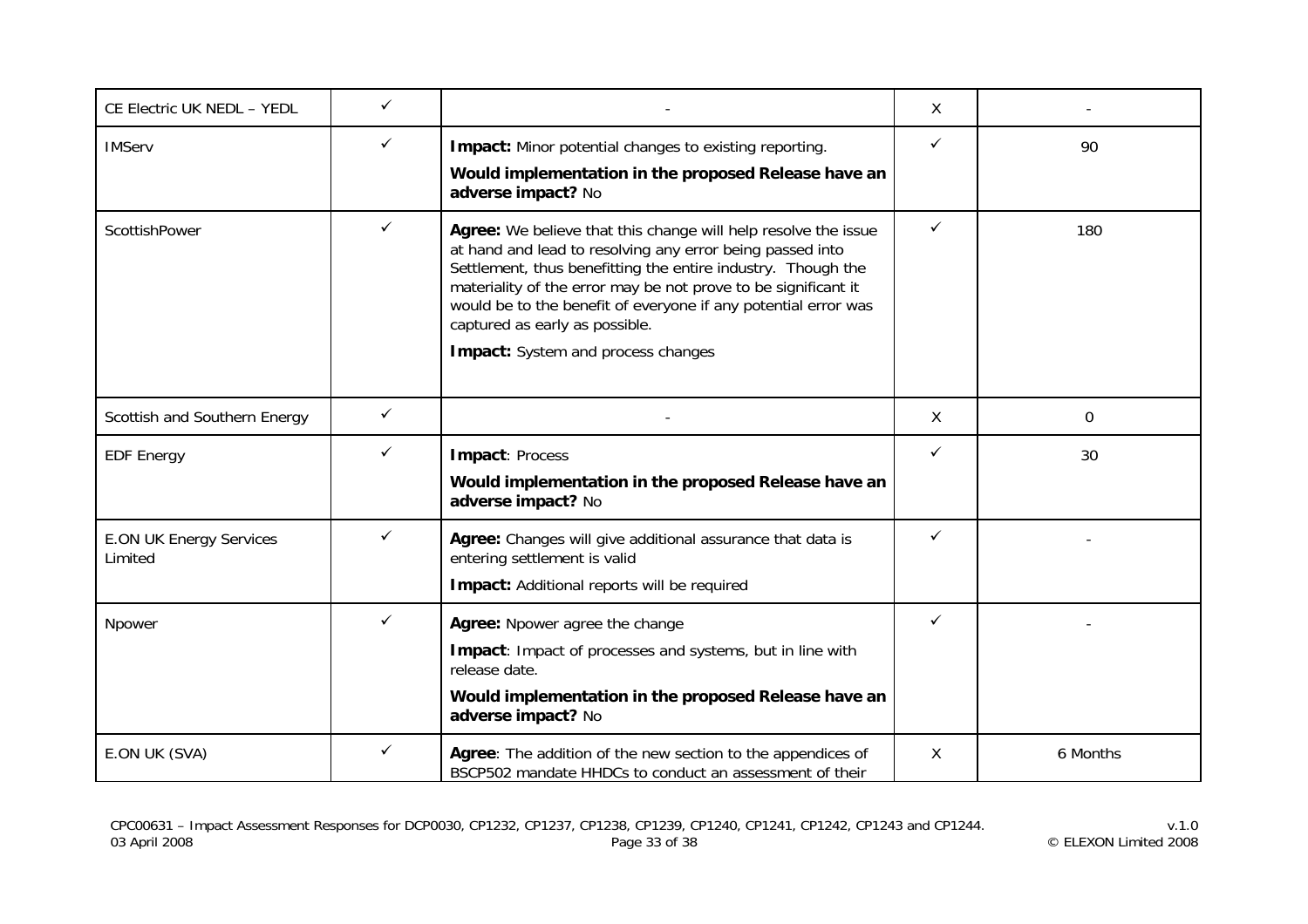|                         |   | systems each month to identify and CoP1 / CoP2 and CoP3<br>Metering systems where the number of Main meters and check<br>Meters associated with the MS are not the same is a sensible<br>inclusion as this will resolve the issue of check Meters which<br>are incorrectly identified as Main meters and ensure the<br>accuracy of consumption data entering Settlement.                                                                                                                                                                        |              |    |
|-------------------------|---|-------------------------------------------------------------------------------------------------------------------------------------------------------------------------------------------------------------------------------------------------------------------------------------------------------------------------------------------------------------------------------------------------------------------------------------------------------------------------------------------------------------------------------------------------|--------------|----|
| TMA Data Management Ltd | X | <b>Impact:</b> System and Processes Changes                                                                                                                                                                                                                                                                                                                                                                                                                                                                                                     | $\checkmark$ | 90 |
|                         |   | Would implementation in the proposed Release have an<br>adverse impact? No                                                                                                                                                                                                                                                                                                                                                                                                                                                                      |              |    |
|                         |   | <b>Comments:</b> CP1243 in the second paragraph of the<br>Description of problem / issue section states that the issue was<br>raised concerning the invalid population of D0268, not the<br>incorrect processing of D0268 by HHDC agents.                                                                                                                                                                                                                                                                                                       |              |    |
|                         |   | However CP1243 by selecting HHDC agents to bear the<br>responsibility of running the scripts is not going to the source<br>of the issue, which is the D0268 production.                                                                                                                                                                                                                                                                                                                                                                         |              |    |
|                         |   | It may seem wrong to take the focus away from the accurately<br>identified source of error and introduce a whole special process<br>to identify, report, fix, mend and reprocess. It would surely be<br>better for all parties for the errors to be identified and fixed at<br>source i.e. the MOA.                                                                                                                                                                                                                                             |              |    |
|                         |   | All the information required to run the scripts is provided by<br>the D0268 flow from the MOA, therefore MOAs have all the<br>information required to run the script.                                                                                                                                                                                                                                                                                                                                                                           |              |    |
|                         |   | CP1243 also misplaces the responsibility to investigate and<br>resolve potential issues on the HHDC. Once again, the MOA is<br>the party agent best placed to carry out these checks and<br>investigations. The HHDC would merely raise a query with the<br>MOA to check their record as checking the data is not<br>necessarily conclusive when trying to ascertain whether a<br>meter is main/check as some multi feeder sites are specifically<br>set up to split the load.<br>The onus should be firmly placed on the MOA to run the report |              |    |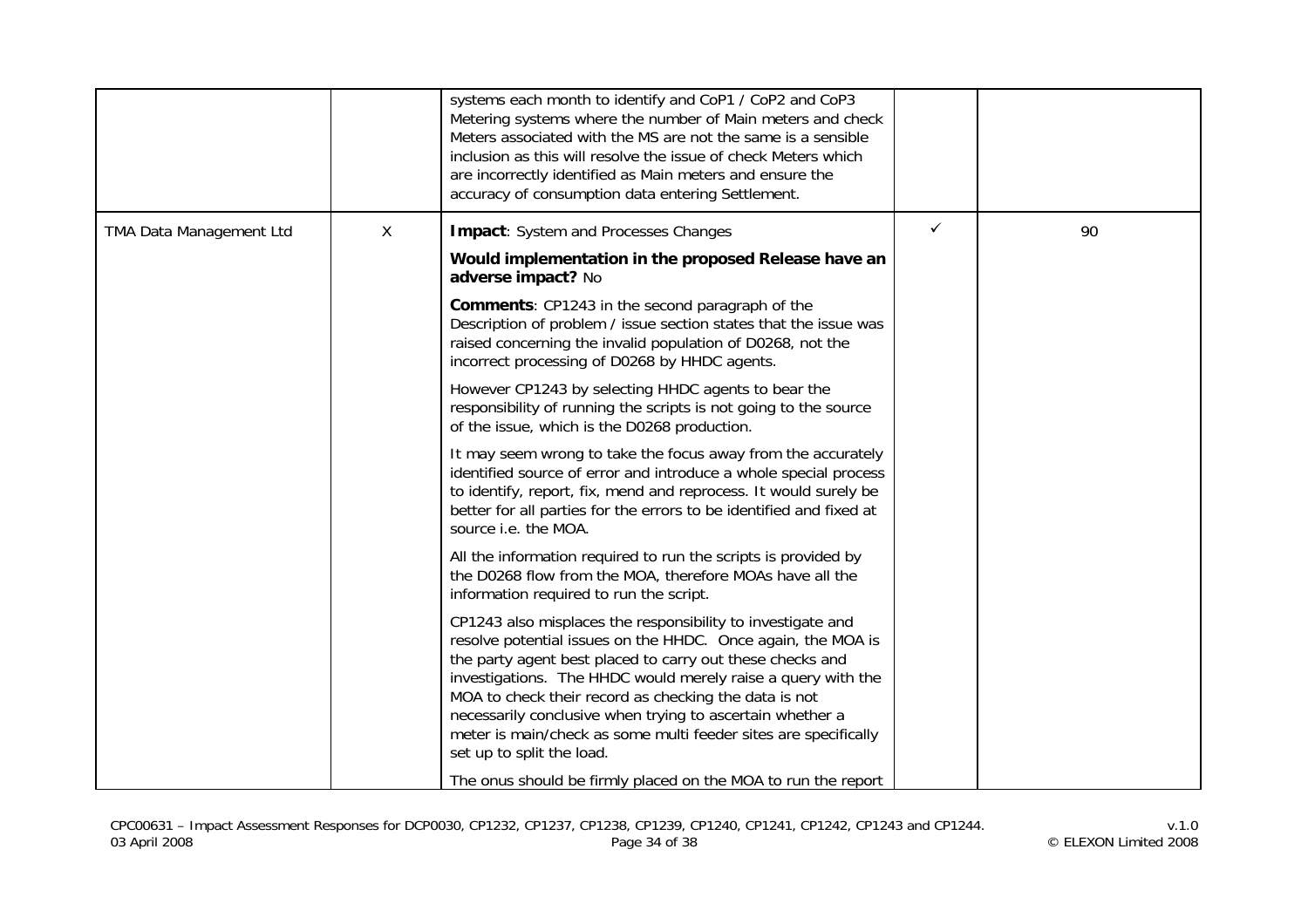|                       |              | monthly. As Meter Operator, they will have all the necessary<br>information to check whether this is a genuine set up or an<br>erroneous main/check allocation on their system. If the D0268<br>was originally incorrectly populated, the MOP would send a<br>D0005 to the HHDC, along with the D0268 to inform the HHDC<br>of the error and its correction. The HHDC could then inform<br>the Supplier of any incorrect data that entered settlement in<br>particular highlighting any crystallised error and take action to<br>correct the data for settlement dates before RF reconciliation.<br>If the belief is that this proposal offers the best option for<br>resolving the errors identified it may seem that in order to<br>encourage the reduction of errors at source, namely at MOAs,<br>that the proposed process should include transparent reporting<br>by HHDCs of identified errors. |   |  |
|-----------------------|--------------|--------------------------------------------------------------------------------------------------------------------------------------------------------------------------------------------------------------------------------------------------------------------------------------------------------------------------------------------------------------------------------------------------------------------------------------------------------------------------------------------------------------------------------------------------------------------------------------------------------------------------------------------------------------------------------------------------------------------------------------------------------------------------------------------------------------------------------------------------------------------------------------------------------|---|--|
| <b>British Energy</b> | $\mathsf{X}$ | Disagree: The D0268 is a MOP owned data item and this is<br>where the error originates from. We are of the opinion that<br>putting the obligation on the DC to identify these errors is not<br>the most appropriate way to address this issue.<br>We suggest that a more appropriate route would be via the<br>TAA. We note from the SVG86 minutes, that the TAA is<br>currently unable to received MTDs from the MOP via the DTN.<br>Therefore no assurance can be had that the DC and the TAA<br>receive the same MTD information from the MOP. Ideally, the<br>MOP should send MTDs to the DC, Supplier and the TAA at the<br>same time via the DTN. This will then provide the TAA with<br>MTDs for all metering systems and also enable them to carry<br>out the checks on the quality of MTDs.                                                                                                   | X |  |
| <b>BizzEnergy Ltd</b> | X            | Disagree: We are concerned to note that there are a number<br>of check meters which are being incorrectly identified as main<br>meters and there is no effective process for identifying these<br>errors.<br>We believe that the obligation for identifying these errors rests<br>with the HH Meter Operator. They are the responsible for<br>populating the D0268 and given that an error could have a                                                                                                                                                                                                                                                                                                                                                                                                                                                                                                |   |  |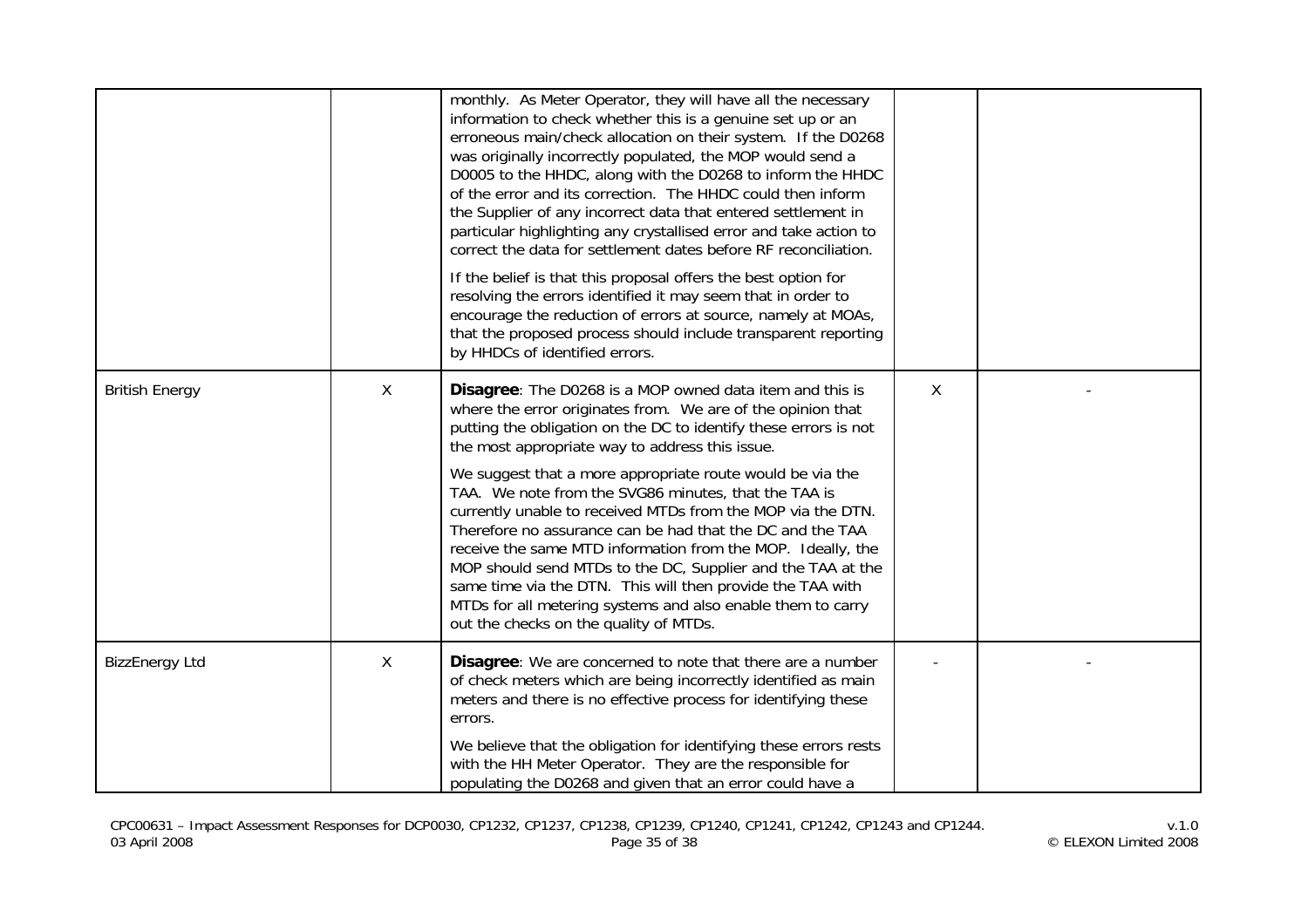| material effect on recorded consumption then it is not<br>unreasonable for suppliers and their customers to expect the<br>HH Meter Operator to take all reasonable steps to ensure that<br>if there are any errors they are identified and rectified<br>promptly.                                                                                                                                                  |  |
|--------------------------------------------------------------------------------------------------------------------------------------------------------------------------------------------------------------------------------------------------------------------------------------------------------------------------------------------------------------------------------------------------------------------|--|
| For smaller suppliers in particular then prompt rectification of<br>material errors is important due to cash-flow constraints. We<br>would not expect the customer to pay for consumption that<br>they had not used. So if there are errors in the data due to<br>incorrect population of the D0268 then it is important that<br>these are dealt with quickly rather than left for a much later<br>settlement run. |  |
| The proposal appears weak in terms of prompt rectification of<br>error. If there is an obligation on the HHDC rather than the<br>HHMOP for identifying errors, then what are the obligations on<br>the HHMOP in terms of investigating and rectifying problems?<br>Similarly, what are the incentives for the HHMOP in terms of<br>improving accuracy of the initial population of the D0268?                      |  |
| The change process has identified a solution in terms of<br>identifying these errors. It would seem more appropriate for<br>the HHMOP to have an obligation to undertake these checks<br>together with the error reporting to supplier and HHDC.                                                                                                                                                                   |  |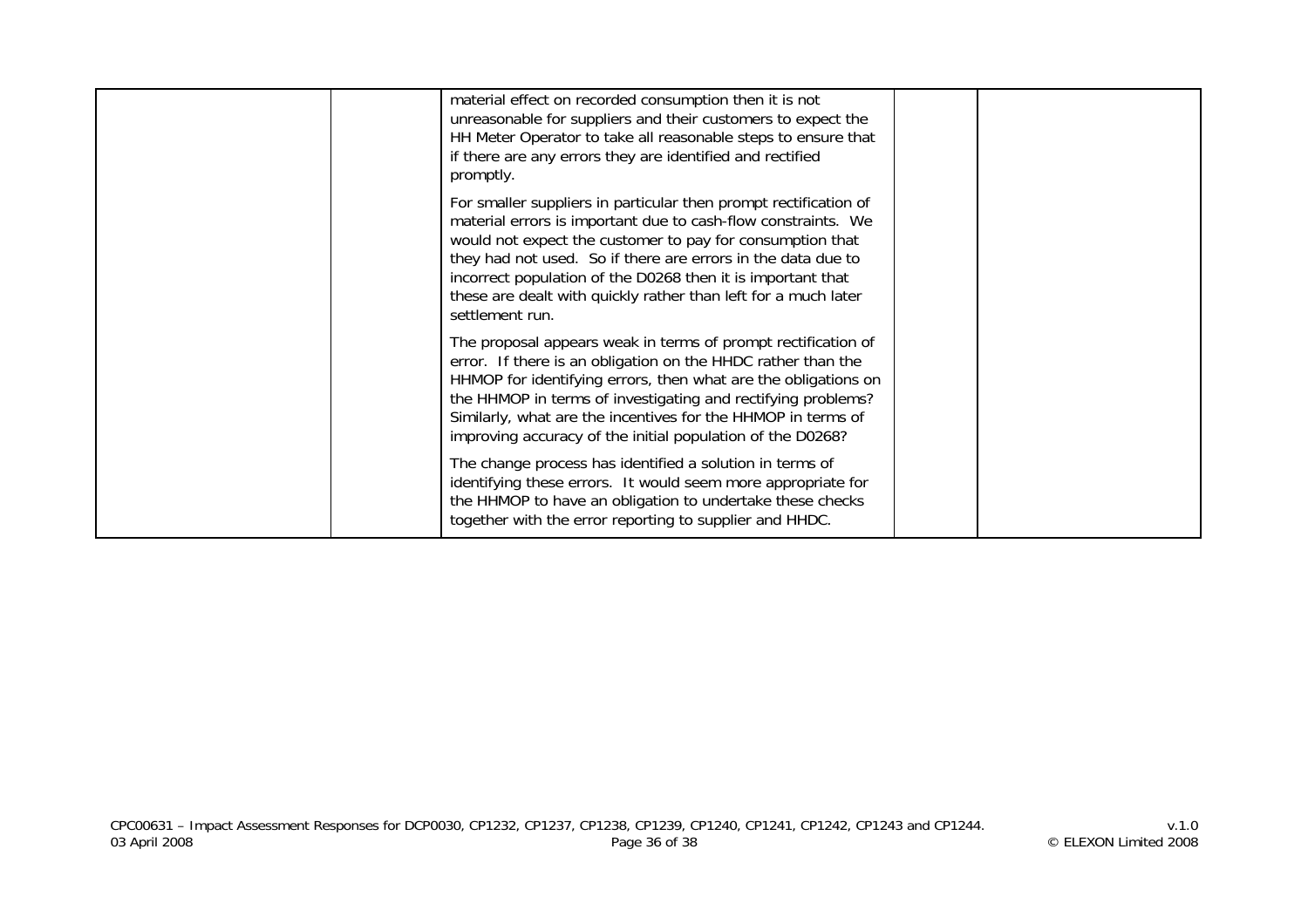1244 - Remove Authorisation Categories ZB & ZC from BSCP38 and amend BSCP537 to remove relevant references to BSCP38 and to include an amended statement on who can submit BSCP537 forms to ELEXON

### Summary of Responses

| Organisation                              | Capacity in which Organisation operates in (Impacted<br>Capacity in Bold as appropriate) | <b>Agreement</b><br>$(\sqrt{X})$ |
|-------------------------------------------|------------------------------------------------------------------------------------------|----------------------------------|
| TMA Data                                  | <b>HHDC, HHDA and NHHDA</b>                                                              |                                  |
| Management Ltd                            |                                                                                          |                                  |
| <b>Scottish Power</b>                     | Supplier, Distributor, Generator, HHDC, HHDA, NHHDA, NHHDC,<br>UMSO, MO, MOA, LDSO       | ✓                                |
| Scottish and Southern                     | Supplier, Generator, Trader, Party Agent, Distributor, MO, LDSO                          | ✓                                |
| Energy                                    |                                                                                          |                                  |
| <b>EDF Energy</b>                         | Supplier, NHH Agent and HH MOP                                                           |                                  |
| <b>British Energy</b>                     | Supplier, CVA MOA, Trader, Generator                                                     |                                  |
| E.ON UK Energy<br><b>Services Limited</b> | HH & NHH DC/DA HH & NHH MO CVA MO                                                        |                                  |
| E.ON U.K.                                 | Supplier                                                                                 |                                  |
| CE Electric UK NEDL -                     | LDSO & UMSO                                                                              |                                  |
| <b>YEDL</b>                               |                                                                                          |                                  |
| Siemens Energy                            | NHHDA, NHHDC, NHHMO, HHDC, HHDA, HHMO, MOA, CVA MO                                       |                                  |
| <b>Services</b>                           |                                                                                          |                                  |
| npower                                    | Supplier and Supplier Agents                                                             |                                  |

Detailed Impact Assessment Responses

| Organisation                   | Agreement<br>$(\sqrt{x})$ | <b>Comments</b>                                          | Impact<br>$(\checkmark\chi)$ | Days Required to<br>Implement |
|--------------------------------|---------------------------|----------------------------------------------------------|------------------------------|-------------------------------|
| <b>TMA Data Management Ltd</b> |                           | Impact: Ad-hoc process of qualification re-qualification |                              |                               |
| ScottishPower                  |                           | <b>Impact: Documentation Changes only</b>                | ∧                            |                               |
| Scottish and Southern Energy   |                           |                                                          | ∧                            |                               |

v.1.0<br>v.1.0<br>Page 37 of 38 Page 37 of 38 Page 37 of 38 CP1241, CP1242, CP1243 and CP1244.